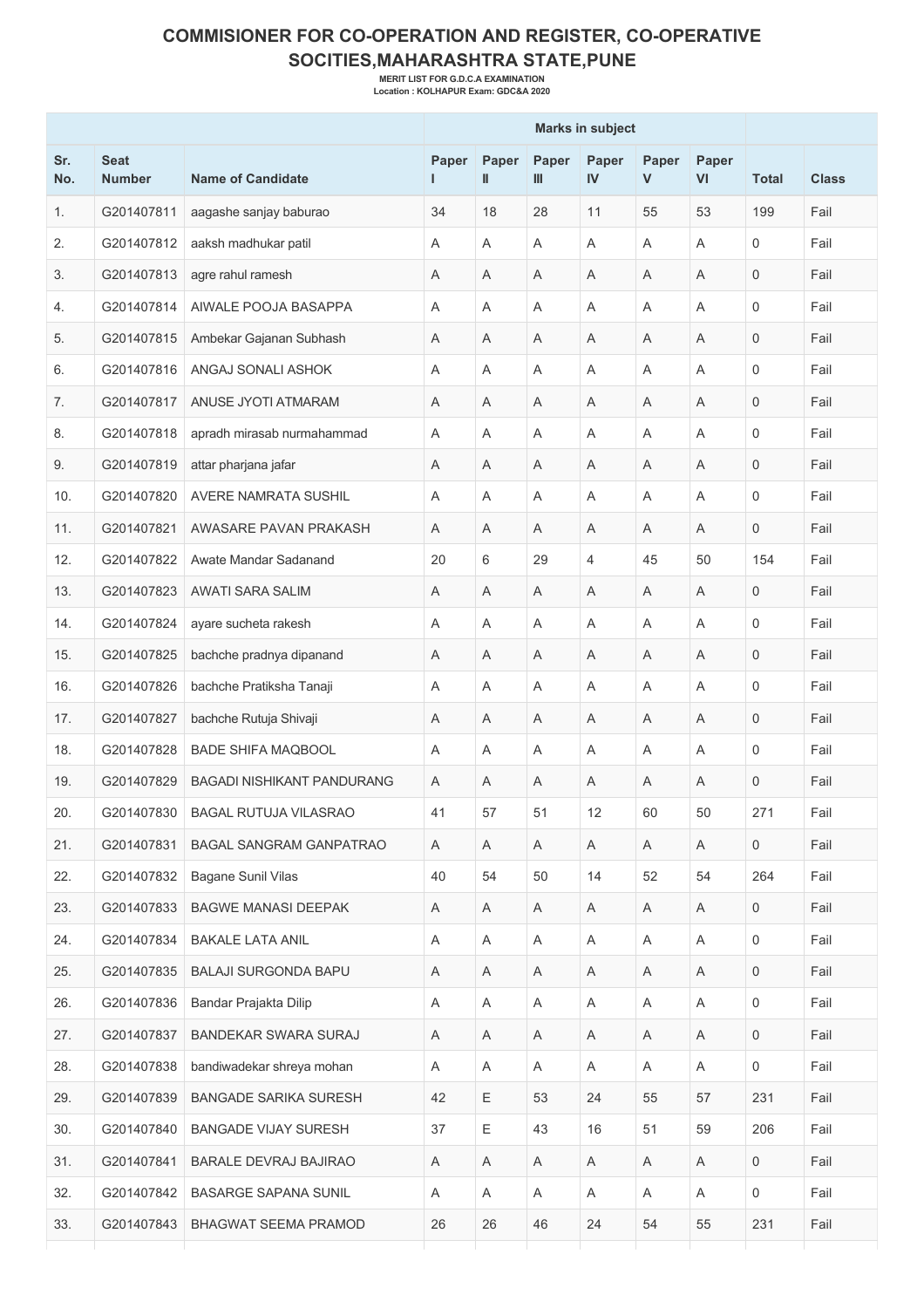|            |                              |                                              | <b>Marks in subject</b> |                       |            |             |             |                           |                  |               |
|------------|------------------------------|----------------------------------------------|-------------------------|-----------------------|------------|-------------|-------------|---------------------------|------------------|---------------|
| Sr.<br>No. | <b>Seat</b><br><b>Number</b> | <b>Name of Candidate</b>                     | Paper                   | Paper<br>$\mathbf{I}$ | Paper<br>Ш | Paper<br>IV | Paper<br>V  | Paper<br>VI               | <b>Total</b>     | <b>Class</b>  |
| 34.        | G201407844                   | <b>BHAKTI RAJARAM LAGARE</b>                 | 40                      | 45                    | 42         | 28          | 52          | 55                        | 262              | Fail          |
| 35.        | G201407845                   | <b>BHATALE VINAYAK SHIVAJI</b>               | Α                       | A                     | A          | A           | Α           | A                         | $\mathbf 0$      | Fail          |
| 36.        | G201407846                   | <b>bHATKAR PALLAVI PARAG</b>                 | A                       | A                     | A          | A           | Α           | A                         | $\mathbf 0$      | Fail          |
| 37.        | G201407847                   | <b>BHAT PRASHANT MACHINDRA</b>               | 41                      | 42                    | 40         | 40          | 50          | 64                        | 277              | Pass<br>Class |
| 38.        | G201407848                   | BHATWADEKAR PRASAD VINAYAK                   | A                       | $\overline{A}$        | A          | A           | Α           | A                         | $\mathbf 0$      | Fail          |
| 39.        | G201407849                   | <b>BHAVAKE NAMDEV BAPU</b>                   | A                       | A                     | Α          | A           | Α           | A                         | $\mathbf 0$      | Fail          |
| 40.        | G201407850                   | <b>BHISE SIDDHI KESHAV</b>                   | A                       | $\overline{A}$        | A          | Α           | A           | A                         | $\mathbf 0$      | Fail          |
| 41.        | G201407851                   | bhomkar vishal rangrao                       | Α                       | A                     | Α          | Α           | Α           | A                         | 0                | Fail          |
| 42.        | G201407852                   | <b>BHOSALE HIMMAT SHAHAJIRAO</b>             | A                       | A                     | Α          | Α           | Α           | A                         | $\mathbf 0$      | Fail          |
| 43.        | G201407853                   | bhosale Jitendra Vishwas                     | $\overline{7}$          | A                     | A          | Α           | Α           | A                         | $\overline{7}$   | Fail          |
| 44.        | G201407854                   | Bhosale Rutuja Rajendra                      | 47                      | 55                    | 50         | 48          | 42          | 9                         | 251              | Fail          |
| 45.        | G201407855                   | bhosale shwetambari satyavijay               | Α                       | A                     | A          | A           | Α           | A                         | $\mathbf 0$      | Fail          |
| 46.        | G201407856                   | Bhosale Swati Tanaji                         | Α                       | A                     | A          | Α           | Α           | A                         | $\mathbf 0$      | Fail          |
| 47.        | G201407857                   | <b>BHOSALE VAISHNAVI RAVINDRA</b>            | 40                      | 52                    | 47         | 18          | 43          | 53                        | 253              | Fail          |
| 48.        | G201407858                   | bhujabal vivek vilas                         | Α                       | A                     | A          | Α           | Α           | A                         | $\mathbf 0$      | Fail          |
| 49.        | G201407859                   | bidrewadi amol tanaji                        | Α                       | Α                     | Α          | Α           | Α           | Α                         | $\mathbf 0$      | Fail          |
| 50.        | G201407860                   | <b>BIRANJE ARATI ANANDA</b>                  | A                       | A                     | A          | Α           | A           | A                         | $\mathbf 0$      | Fail          |
| 51.        | G201407861                   | <b>BIRANJE MAYUR ANANDA</b>                  | 43                      | 54                    | 43         | 26          | 60          | 60                        | 286              | Fail          |
| 52.        | G201407862                   | birje Kajal Mallesh                          | 50                      | 45                    | 42         | 41          | E           | 54                        | 232              | Pass<br>Class |
| 53.        | G201407863                   | borgaonkar pushkar madhav                    | A                       | A                     | A          | A           | Α           | $\overline{\mathsf{A}}$   | $\mathbf 0$      | Fail          |
| 54.        | G201407864                   | bubane swati sanjay                          | Α                       | A                     | A          | A           | A           | A                         | $\mathbf 0$      | Fail          |
| 55.        | G201407865                   | budake kishori sachin                        | Α                       | Α                     | Α          | Α           | Α           | $\boldsymbol{\mathsf{A}}$ | $\mathbf 0$      | Fail          |
| 56.        | G201407866                   | burate uttam ramchandra                      | Α                       | $\mathsf A$           | Α          | Α           | Α           | A                         | $\mathbf 0$      | Fail          |
| 57.        | G201407867                   | chalke Pratik Prakash                        | Α                       | $\overline{A}$        | A          | Α           | A           | A                         | $\mathbf 0$      | Fail          |
| 58.        | G201407868                   | Chalke Swati Jagannath                       | Α                       | $\overline{A}$        | A          | $\mathsf A$ | Α           | A                         | $\mathbf 0$      | Fail          |
| 59.        | G201407869                   | CHAUGULE JYOTI BALASAHEB                     | Α                       | Α                     | Α          | Α           | Α           | A                         | $\mathbf 0$      | Fail          |
| 60.        | G201407870                   | CHAVAN ASHISH ANIL                           | A                       | $\mathsf A$           | Α          | Α           | Α           | $\boldsymbol{\mathsf{A}}$ | $\mathbf 0$      | Fail          |
| 61.        | G201407871                   | <b>CHAVAN PANDURANG</b><br><b>SHANKARRAO</b> | Ε                       | 13                    | E          | E           | $\mathsf E$ | $\mathsf E$               | 13               | Fail          |
| 62.        | G201407872                   | CHAVAN PRANALI NIVRUTTI                      | 47                      | 65                    | 47         | 24          | 58          | 63                        | 304              | Fail          |
| 63.        | G201407873                   | CHAVAN PREETI DEEPAK                         | Α                       | $\mathsf A$           | Α          | Α           | Α           | $\boldsymbol{\mathsf{A}}$ | $\mathbf 0$      | Fail          |
| 64.        | G201407874                   | chavan sandhya shivaji                       | Α                       | A                     | A          | Α           | Α           | Α                         | $\mathbf 0$      | Fail          |
| 65.        | G201407875                   | Chavan Shrikant manu                         | A                       | A                     | A          | A           | A           | $\boldsymbol{\mathsf{A}}$ | $\mathbf 0$      | Fail          |
| 66.        | G201407876                   | CHAVAN SUHAS SHIVAJI                         | 42                      | 23                    | 47         | 18          | 52          | 51                        | 233              | Fail          |
| 67.        | G201407877                   | chavan swapnali pandurang                    | A                       | A                     | A          | Α           | Α           | Α                         | 0                | Fail          |
| 68.        | G201407878                   | chavan umesh santosh                         | A                       | $\mathsf A$           | Α          | Α           | A           | $\mathsf A$               | $\boldsymbol{0}$ | Fail          |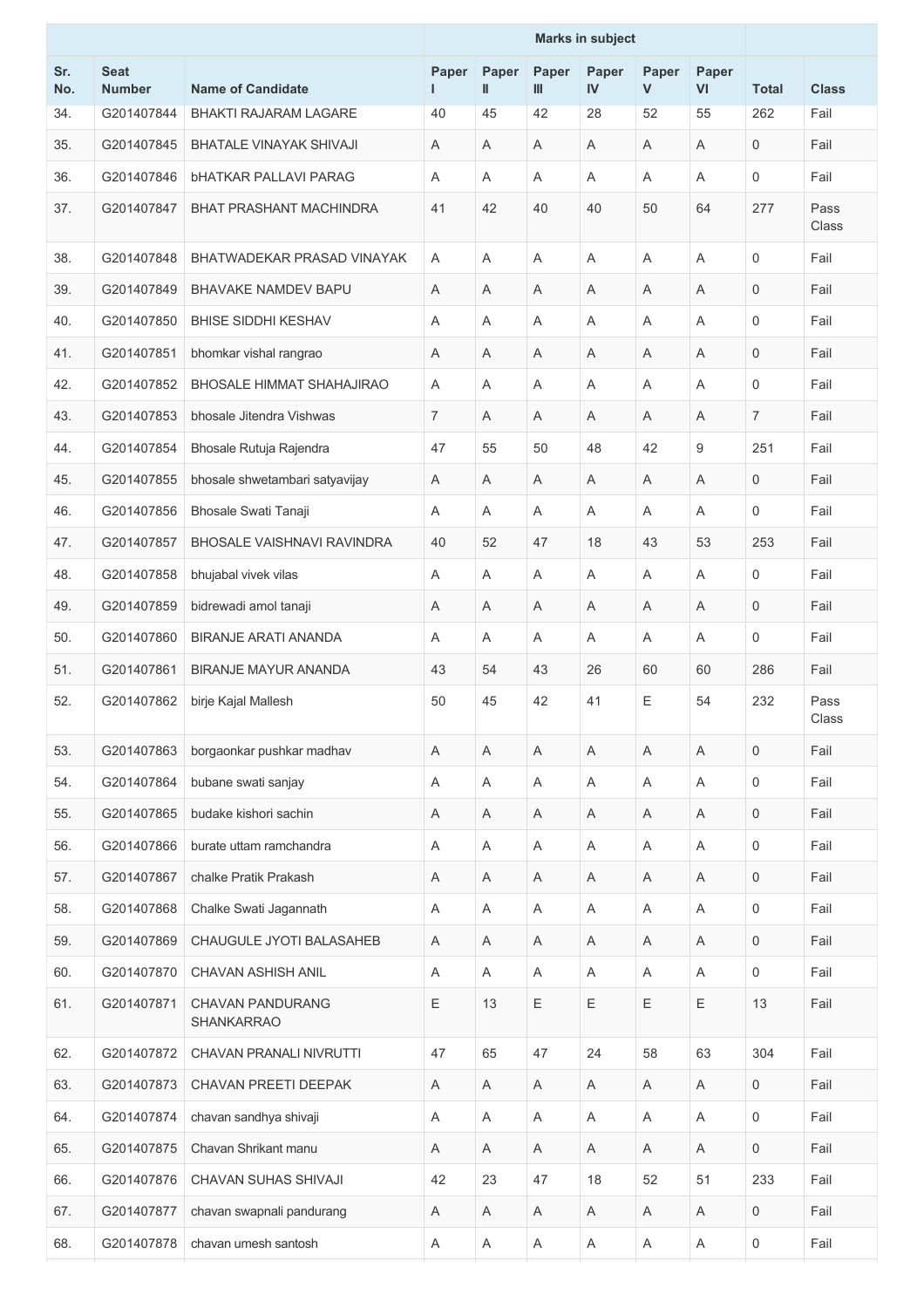|            |                              |                              | <b>Marks in subject</b> |            |            |             |            |                           |              |                 |
|------------|------------------------------|------------------------------|-------------------------|------------|------------|-------------|------------|---------------------------|--------------|-----------------|
| Sr.<br>No. | <b>Seat</b><br><b>Number</b> | <b>Name of Candidate</b>     | Paper                   | Paper<br>Ш | Paper<br>Ш | Paper<br>IV | Paper<br>V | Paper<br>VI               | <b>Total</b> | <b>Class</b>    |
| 69.        | G201407879                   | CHAVAN URMILA DHARMARAJ      | A                       | A          | A          | A           | A          | A                         | $\mathbf 0$  | Fail            |
| 70.        | G201407880                   | CHAVAREKAR SHOBHANA RAJAN    | A                       | A          | Α          | A           | A          | A                         | 0            | Fail            |
| 71.        | G201407881                   | <b>CHAWAN SANKET ANANT</b>   | Α                       | Α          | A          | Α           | Α          | Α                         | 0            | Fail            |
| 72.        | G201407882                   | Chindak Satyapriy Shrikant   | Ε                       | Ε          | Ε          | A           | Е          | Е                         | 0            | Fail            |
| 73.        | G201407883                   | CHINGALE NITIN NARENDRA      | 51                      | 54         | 51         | 42          | 70         | 65                        | 333          | Second<br>Class |
| 74.        | G201407884                   | CHOUGALE ASHWINI SAMBHAJI    | A                       | A          | Α          | A           | Α          | A                         | 0            | Fail            |
| 75.        | G201407885                   | chougale ravindra krushna    | Α                       | A          | Α          | A           | A          | A                         | $\mathbf 0$  | Fail            |
| 76.        | G201407886                   | CHOUGALE BHARAT TANAJI       | 34                      | 20         | 40         | 22          | 47         | 35                        | 198          | Fail            |
| 77.        | G201407887                   | CHOUGALE PRANJALI SANJAY     | 40                      | 44         | 46         | 30          | 49         | 49                        | 258          | Fail            |
| 78.        | G201407888                   | CHOUGALE SANJAY JAYVANT      | A                       | A          | A          | A           | A          | A                         | 0            | Fail            |
| 79.        | G201407889                   | <b>CHOUGULE ANIKET ARJUN</b> | Α                       | Α          | Α          | A           | Α          | A                         | $\mathbf 0$  | Fail            |
| 80.        | G201407890                   | CHOUGULE ANIKET BHARAT       | 20                      | A          | Α          | A           | A          | A                         | 20           | Fail            |
| 81.        | G201407891                   | Chougule ashwini Dhondiram   | Α                       | A          | Α          | A           | Α          | A                         | 0            | Fail            |
| 82.        | G201407892                   | chougule devavrat ajit       | 40                      | 63         | 44         | 31          | 49         | 51                        | 278          | Fail            |
| 83.        | G201407893                   | CHOUGULE POOJA ASHOK         | 46                      | 78         | 58         | 40          | 55         | 64                        | 341          | Second<br>Class |
| 84.        | G201407894                   | chougule sachin tanaji       | A                       | A          | Α          | A           | Α          | A                         | 0            | Fail            |
| 85.        | G201407895                   | Chudekar Bhushan ashok       | Ε                       | Ε          | Е          | 18          | 60         | Ε                         | 78           | Fail            |
| 86.        | G201407896                   | chvan Dattatray Bacharam     | 41                      | 23         | 42         | 16          | 53         | 53                        | 228          | Fail            |
| 87.        | G201407897                   | dagare madhuri ravindra      | 20                      | Ε          | 27         | 14          | 31         | 40                        | 132          | Fail            |
| 88.        | G201407898                   | DALVI MOHINI MADHAV          | A                       | Α          | Α          | A           | Α          | A                         | 0            | Fail            |
| 89.        | G201407899                   | Dange prathamesh Prakash     | 40                      | 45         | 50         | 22          | 46         | 50                        | 253          | Fail            |
| 90.        | G201407900                   | danole manojkumar kallappa   | Α                       | A          | Α          | Α           | A          | Α                         | 0            | Fail            |
| 91.        | G201407901                   | DAVANDE MEGHA SANTOSH        | Α                       | Α          | Α          | $\mathsf A$ | A          | $\boldsymbol{\mathsf{A}}$ | 0            | Fail            |
| 92.        | G201407902                   | DEOLEKAR SACHIN JAYANT       | 46                      | 44         | 47         | 28          | 46         | 49                        | 260          | Fail            |
| 93.        | G201407903                   | <b>DESAI ARATI SADASHIV</b>  | Α                       | Α          | A          | Α           | A          | Α                         | $\mathbf 0$  | Fail            |
| 94.        | G201407904                   | DESAI BHASKAR VASANTRAO      | 46                      | 67         | 60         | 50          | 61         | 68                        | 352          | Second<br>Class |
| 95.        | G201407905                   | DESAI JYOTI CHANDRAKANT      | A                       | Α          | Α          | A           | A          | Α                         | 0            | Fail            |
| 96.        | G201407906                   | DESAI MAYURI SHANKARRAO      | A                       | Α          | A          | A           | A          | $\boldsymbol{\mathsf{A}}$ | 0            | Fail            |
| 97.        | G201407907                   | DESAI PRATIKSHA SANJAY       | 52                      | 75         | 58         | 28          | 54         | 59                        | 326          | Fail            |
| 98.        | G201407908                   | DESAI PRAVIN DHARMAPA        | A                       | A          | A          | Α           | A          | Α                         | 0            | Fail            |
| 99.        | G201407909                   | Desai Prithviraj Mansing     | 22                      | 57         | 21         | A           | A          | Α                         | 100          | Fail            |
| 100.       | G201407910                   | DESAI SUDHANSHU SURESH       | 40                      | 46         | E          | 40          | 51         | Ε                         | 177          | Pass<br>Class   |
| 101.       | G201407911                   | DESHMUKH ANIL RAMCHANDRA     | Ε                       | A          | Ε          | A           | Ε          | A                         | 0            | Fail            |
| 102.       | G201407912                   | DESHPANDE SHANKAR VILAS      | Α                       | A          | Α          | Α           | A          | Α                         | 0            | Fail            |
|            |                              |                              |                         |            |            |             |            |                           |              |                 |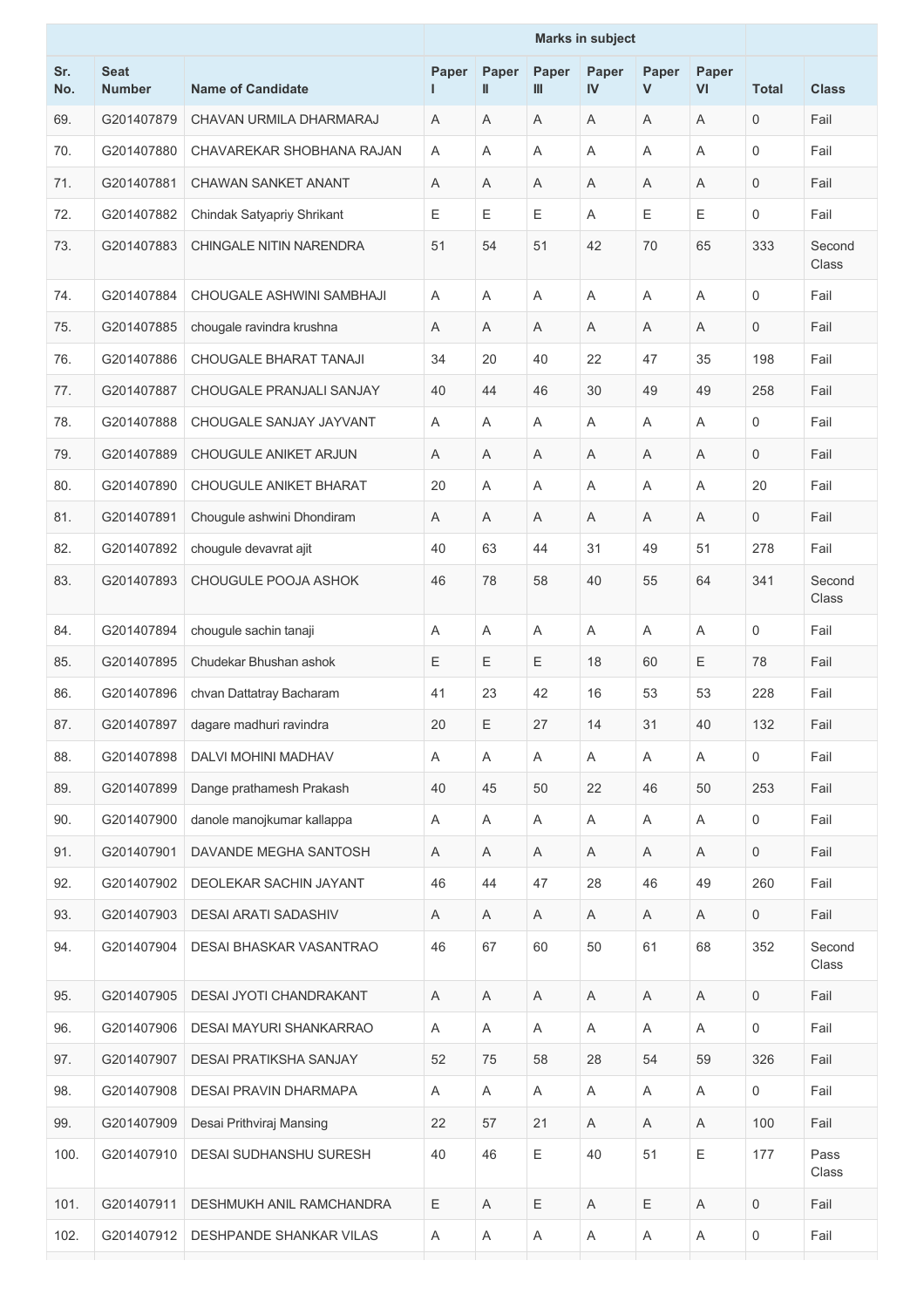|            |                              |                                | <b>Marks in subject</b> |                           |            |             |            |             |              |                 |
|------------|------------------------------|--------------------------------|-------------------------|---------------------------|------------|-------------|------------|-------------|--------------|-----------------|
| Sr.<br>No. | <b>Seat</b><br><b>Number</b> | <b>Name of Candidate</b>       | Paper                   | Paper<br>$\mathbf{I}$     | Paper<br>Ш | Paper<br>IV | Paper<br>V | Paper<br>VI | <b>Total</b> | <b>Class</b>    |
| 103.       | G201407913                   | DEVALI PRATAP DHONDIBA         | 47                      | 28                        | 50         | 29          | 47         | 52          | 253          | Fail            |
| 104.       | G201407914                   | DEVARKAR VIJAYA JAYVANT        | 53                      | 40                        | 50         | 41          | 55         | 62          | 301          | Second<br>Class |
| 105.       | G201407915                   | <b>DEWALE NIKITA ANIL</b>      | 14                      | 40                        | 40         | 18          | 20         | 40          | 172          | Fail            |
| 106.       | G201407916                   | DHADVE SUSHANT SUNIL           | A                       | A                         | Α          | A           | A          | A           | $\mathbf 0$  | Fail            |
| 107.       | G201407917                   | DHANWADE DEEPIKA SWAROOP       | A                       | A                         | Α          | A           | A          | A           | 0            | Fail            |
| 108.       | G201407918                   | DHARME VISHVAJIT BALASO        | A                       | A                         | Α          | Α           | A          | A           | 0            | Fail            |
| 109.       | G201407919                   | DHAVALE KIRAN GANPATI          | 53                      | 66                        | 41         | 40          | 51         | 63          | 314          | Second<br>Class |
| 110.       | G201407920                   | DHOKARE MAYURI JANABA          | A                       | $\overline{A}$            | Α          | A           | A          | A           | 0            | Fail            |
| 111.       | G201407921                   | dhumale nikita santosh         | 46                      | 59                        | 51         | 8           | 27         | 54          | 245          | Fail            |
| 112.       | G201407922                   | dhumale sneha santosh          | 45                      | 53                        | 47         | $36(+4)$    | 58         | 52          | $291(+4)$    | Pass<br>Class   |
| 113.       | G201407923                   | <b>DIVASE SANGRAM SHARAD</b>   | 41                      | 12                        | 41         | 23          | 47         | 45          | 209          | Fail            |
| 114.       | G201407924                   | dobhal sajan thansing          | 40                      | 16                        | 44         | 35          | 56         | 47          | 238          | Fail            |
| 115.       | G201407925                   | DOMB RAHUL ANANDA              | 50                      | 83                        | 59         | $40(+1)$    | 58         | 69          | $359(+1)$    | First<br>Class  |
| 116.       | G201407926                   | DONGARE HERAMB SADANAND        | 40                      | 53                        | 44         | 24          | 59         | 52          | 272          | Fail            |
| 117.       | G201407927                   | DONGARE NITIN SADANAND         | 50                      | 50                        | Ε          | $\mathsf E$ | 56         | Ε           | 156          | Pass<br>Class   |
| 118.       | G201407928                   | dongare raghavendra ananda     | 62                      | 53                        | 58         | 58          | 65         | 69          | 365          | First<br>Class  |
| 119.       | G201407929                   | DORUGADE BALU GUNDU            | A                       | A                         | A          | A           | A          | A           | 0            | Fail            |
| 120.       | G201407930                   | Dsouza Wilmix Simon            | Ε                       | $\boldsymbol{\mathsf{A}}$ | Ε          | A           | Ε          | A           | $\mathbf 0$  | Fail            |
| 121.       | G201407931                   | Dum Priyanka Prakash           | A                       | Α                         | A          | Α           | A          | Α           | 0            | Fail            |
| 122.       | G201407932                   | ekal arti sadashiv             | 50                      | 67                        | 53         | 40          | 46         | 58          | 314          | Second<br>Class |
| 123.       | G201407933                   | FADTARE TEJASWINI BALASO       | Α                       | A                         | Α          | Α           | Α          | A           | 0            | Fail            |
| 124.       | G201407934                   | <b>Fakir Murad Chandulal</b>   | E                       | Е                         | Е          | 29          | Ε          | 69          | 98           | Fail            |
| 125.       | G201407935                   | FALE ANIL PANDURANG            | 40                      | 56                        | 20         | Α           | Α          | $\mathsf A$ | 116          | Fail            |
| 126.       | G201407936                   | FASE SHWETA RAJENDRA           | Α                       | Α                         | Α          | Α           | Α          | A           | 0            | Fail            |
| 127.       | G201407937                   | FATALE SACHINDRA PUNDALIK      | $\mathsf E$             | 16                        | Ε          | $\mathsf E$ | Ε          | $\mathsf E$ | 16           | Fail            |
| 128.       | G201407938                   | fernandes Englebert Minin      | Α                       | Ε                         | Α          | $\mathsf A$ | Α          | $\mathsf E$ | 0            | Fail            |
| 129.       | G201407939                   | <b>GADADE ASHISH SANJAY</b>    | 34                      | 24                        | 43         | 23          | 52         | 57          | 233          | Fail            |
| 130.       | G201407940                   | <b>GADGIL RANJEET RAJARAM</b>  | 19                      | 51                        | 30         | 23          | 30         | 41          | 194          | Fail            |
| 131.       | G201407941                   | gaichor siddhi krishna         | A                       | Α                         | Α          | Α           | A          | Α           | 0            | Fail            |
| 132.       | G201407942                   | <b>GAIKWAD RASIKA DATTARAM</b> | A                       | Α                         | Α          | A           | A          | A           | 0            | Fail            |
| 133.       | G201407943                   | GAIKWAD VANITA SARJERAO        | 61                      | 20                        | 63         | 62          | 62         | 63          | 331          | Fail            |
| 134.       | G201407944                   | GANDHI SHRADDHA NANDKUMAR      | Α                       | Α                         | Α          | Α           | Α          | Α           | 0            | Fail            |
| 135.       | G201407945                   | garade omkar yashawant         | 40                      | 25                        | 40         | 54          | 48         | 48          | 255          | Fail            |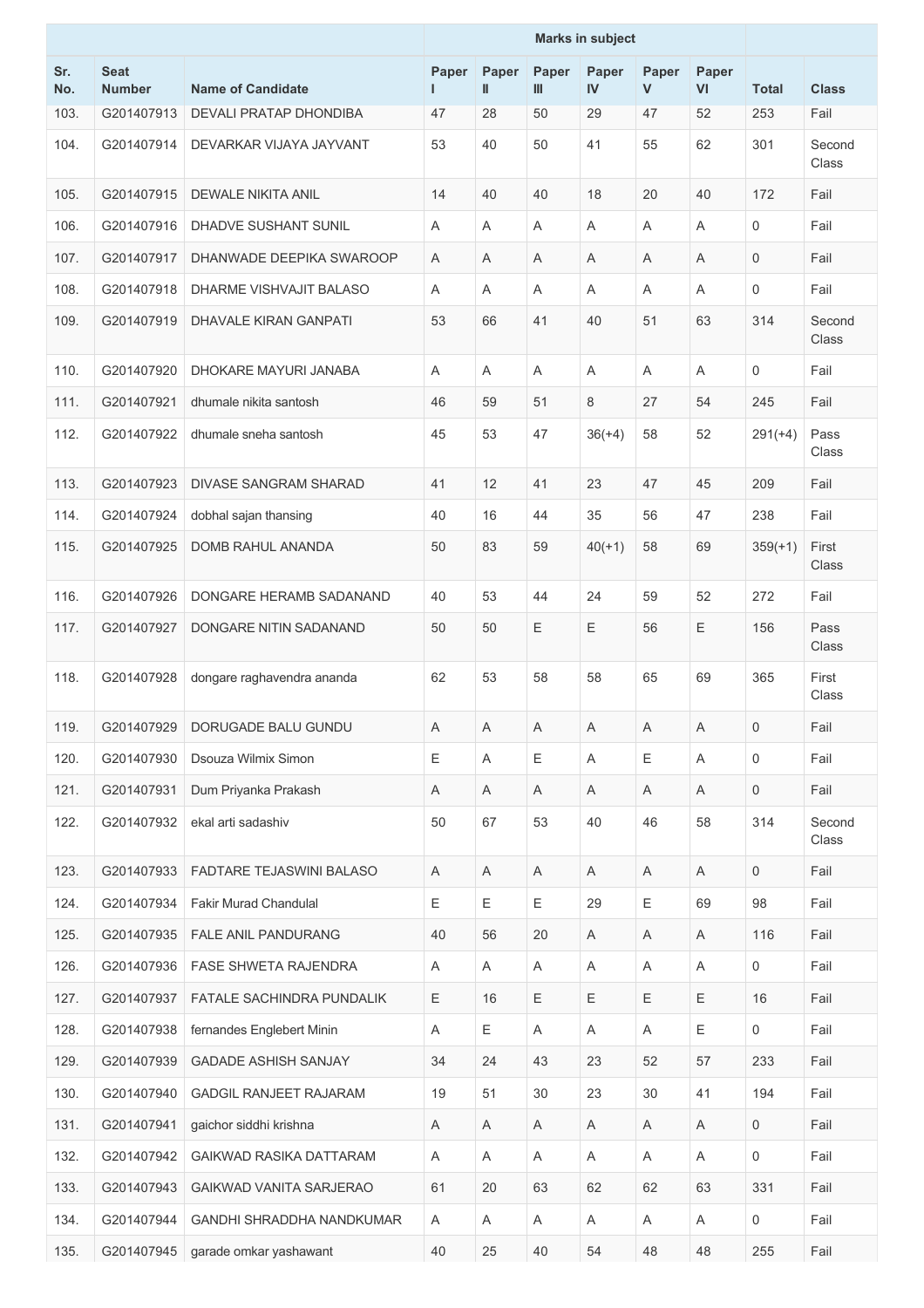|            |                              |                                    | <b>Marks in subject</b> |                           |            |                |                           |                |                     |                 |
|------------|------------------------------|------------------------------------|-------------------------|---------------------------|------------|----------------|---------------------------|----------------|---------------------|-----------------|
| Sr.<br>No. | <b>Seat</b><br><b>Number</b> | <b>Name of Candidate</b>           | Paper<br>L              | Paper<br>Ш                | Paper<br>Ш | Paper<br>IV    | Paper<br>V                | Paper<br>VI    | <b>Total</b>        | <b>Class</b>    |
| 136.       | G201407946                   | garate Swati Krishna               | Α                       | $\overline{A}$            | A          | Α              | A                         | A              | $\mathsf{O}\xspace$ | Fail            |
| 137.       | G201407947                   | Gavade Santosh Shivaji             | A                       | Α                         | A          | Α              | A                         | A              | $\mathbf 0$         | Fail            |
| 138.       | G201407948                   | <b>GAVALI BALKRISHNA DATTATRAY</b> | Е                       | $\mathsf E$               | E          | 40             | Е                         | 54             | 94                  | Pass<br>Class   |
| 139.       | G201407949                   | <b>GAWADE AKASH SHIVAJI</b>        | A                       | A                         | A          | Α              | A                         | A              | $\mathbf 0$         | Fail            |
| 140.       | G201407950                   | <b>gAWADE SACHIN SURESH</b>        | Α                       | A                         | A          | Α              | A                         | A              | 0                   | Fail            |
| 141.       | G201407951                   | <b>GAWADE SWAPNALI RAMNATH</b>     | A                       | A                         | A          | Α              | A                         | $\overline{A}$ | 0                   | Fail            |
| 142.       | G201407952                   | <b>GAWADE VIJAY VISHNU</b>         | Α                       | Α                         | A          | Α              | Α                         | Α              | 0                   | Fail            |
| 143.       | G201407953                   | gawas Chitralekha Surendra         | Ε                       | 53                        | Е          | Ε              | Ε                         | Ε              | 53                  | Pass<br>Class   |
| 144.       | G201407954                   | <b>GAYKWAD VIJAY NARAYAN</b>       | 40                      | 42                        | 47         | 6              | 23                        | 52             | 210                 | Fail            |
| 145.       | G201407955                   | Ghag Sanket Santosh                | 50                      | 54                        | 50         | 50             | 56                        | 67             | 327                 | Second<br>Class |
| 146.       | G201407956                   | Ghevade Amitkumar Subhash          | Ε                       | $\overline{\mathsf{A}}$   | A          | A              | Α                         | A              | 0                   | Fail            |
| 147.       | G201407957                   | Ghogale Shweta Ulhas               | A                       | Α                         | A          | Α              | A                         | Α              | 0                   | Fail            |
| 148.       | G201407958                   | <b>GHULANAWAR DIPA BASAWANI</b>    | A                       | Α                         | A          | A              | Α                         | Α              | 0                   | Fail            |
| 149.       | G201407959                   | girmal avinash bhupal              | A                       | A                         | A          | Α              | A                         | A              | $\mathsf{O}\xspace$ | Fail            |
| 150.       | G201407960                   | godhade gouri rajesh               | Α                       | Α                         | Α          | Α              | Α                         | A              | 0                   | Fail            |
| 151.       | G201407961                   | GOKHALE ONAKR UDAY                 | A                       | Α                         | A          | Α              | Α                         | A              | $\mathbf 0$         | Fail            |
| 152.       | G201407962                   | <b>GOYATHALE AMIT NANDKUMAR</b>    | 51                      | 23                        | 47         | 22             | 33                        | 54             | 230                 | Fail            |
| 153.       | G201407963                   | <b>GUDEKAR SAGAR MARUTI</b>        | 51                      | 56                        | 55         | 24             | 51                        | 63             | 300                 | Fail            |
| 154.       | G201407964                   | <b>GULEKAR NITIN PRAKASH</b>       | Α                       | $\overline{A}$            | A          | $\overline{A}$ | A                         | A              | $\mathsf{O}\xspace$ | Fail            |
| 155.       | G201407965                   | <b>GURAV ANISHA DEEPAK</b>         | A                       | A                         | A          | A              | A                         | A              | $\mathbf 0$         | Fail            |
| 156.       | G201407966                   | Gurav Rajesh Tukaram               | Α                       | $\boldsymbol{\mathsf{A}}$ | A          | Α              | $\boldsymbol{\mathsf{A}}$ | $\mathsf A$    | $\mathsf{O}\xspace$ | Fail            |
| 157.       | G201407967                   | gurav sachin babu                  | Α                       | Α                         | A          | Α              | A                         | Α              | $\mathbf 0$         | Fail            |
| 158.       | G201407968                   | Gurav Sharmili rajendra            | Α                       | A                         | A          | A              | A                         | A              | $\mathbf 0$         | Fail            |
| 159.       | G201407969                   | hajagulkar netaji ramchandra       | 34                      | 59                        | 17         | A              | 18                        | 64             | 192                 | Fail            |
| 160.       | G201407970                   | HAJARE KAJAL PRAKASH               | 15                      | 64                        | 29         | 8              | 27                        | 55             | 198                 | Fail            |
| 161.       | G201407971                   | HAJUKHAN ABDUL HASAN               | A                       | Α                         | Α          | Α              | Α                         | Α              | $\mathbf 0$         | Fail            |
| 162.       | G201407972                   | HALANKAR MANASI SURESH             | A                       | A                         | A          | Α              | A                         | A              | $\mathsf{O}$        | Fail            |
| 163.       | G201407973                   | HEREKAR YUVARAJ MAHADEV            | 34                      | 44                        | 24         | 8              | 32                        | 59             | 201                 | Fail            |
| 164.       | G201407974                   | Herle Harshal Vijay                | 34                      | 42                        | 40         | 23             | 40                        | 57             | 236                 | Fail            |
| 165.       | G201407975                   | HERWADE SANTOSH DADA               | 25                      | 23                        | 50         | 22             | 44                        | 54             | 218                 | Fail            |
| 166.       | G201407976                   | HINDALEKAR DIPTI SHARAD            | Α                       | A                         | Α          | Α              | $\boldsymbol{\mathsf{A}}$ | Α              | $\mathbf 0$         | Fail            |
| 167.       | G201407977                   | HODEKAR GAYATRI MARUTI             | A                       | A                         | A          | Α              | A                         | A              | $\mathsf{O}\xspace$ | Fail            |
| 168.       | G201407978                   | HOGADE SNEHA ANANDA                | A                       | A                         | A          | A              | A                         | A              | $\mathbf 0$         | Fail            |
| 169.       | G201407979                   | HOKUNDE AMAR RAVASAHEB             | A                       | Α                         | A          | Α              | A                         | A              | $\mathbf 0$         | Fail            |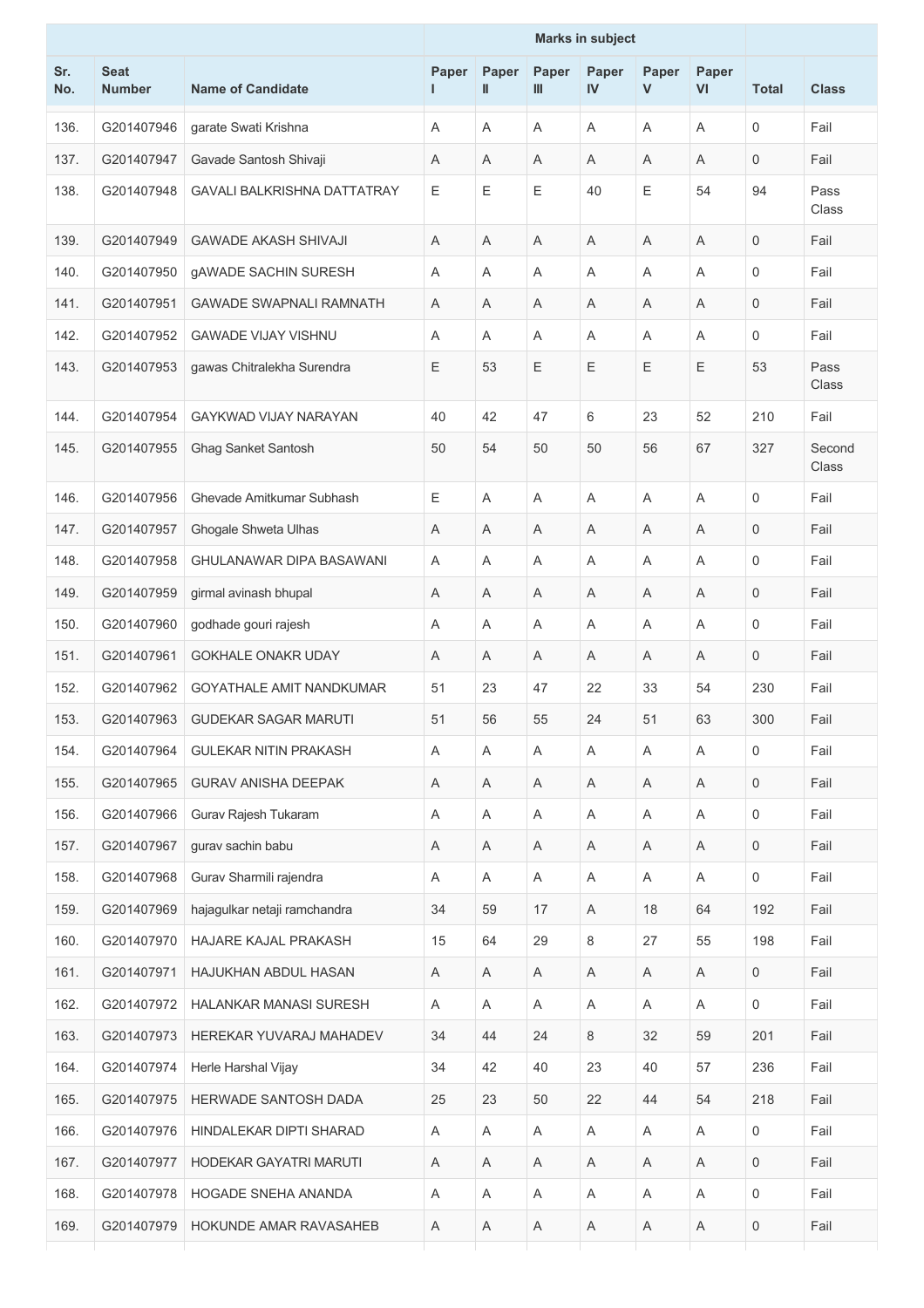|            |                              |                                 | <b>Marks in subject</b> |                           |            |             |            |                           |              |              |
|------------|------------------------------|---------------------------------|-------------------------|---------------------------|------------|-------------|------------|---------------------------|--------------|--------------|
| Sr.<br>No. | <b>Seat</b><br><b>Number</b> | <b>Name of Candidate</b>        | Paper                   | Paper<br>$\mathbf{I}$     | Paper<br>Ш | Paper<br>IV | Paper<br>V | Paper<br><b>VI</b>        | <b>Total</b> | <b>Class</b> |
| 170.       | G201407980                   | <b>INAMDAR HEMANGI RAJKUMAR</b> | Α                       | A                         | Α          | Α           | Α          | A                         | $\mathbf 0$  | Fail         |
| 171.       | G201407981                   | <b>INAMDAR POOJA RAMESH</b>     | Α                       | A                         | A          | A           | Α          | A                         | $\mathbf 0$  | Fail         |
| 172.       | G201407982                   | Indulkar Sarika Sagar           | Α                       | A                         | A          | Α           | Α          | A                         | $\mathbf 0$  | Fail         |
| 173.       | G201407983                   | ingavale mohini dilip           | A                       | A                         | A          | A           | A          | $\overline{\mathsf{A}}$   | $\mathbf 0$  | Fail         |
| 174.       | G201407984                   | <b>INGAWALE VARSHA SHIVRAJ</b>  | Α                       | A                         | Α          | Α           | Α          | A                         | $\mathbf 0$  | Fail         |
| 175.       | G201407985                   | Jadhav Priyanka Mahadev         | Α                       | A                         | Α          | Α           | Α          | A                         | $\mathbf 0$  | Fail         |
| 176.       | G201407986                   | JADHAV AISHWARYA SHANKAR        | A                       | A                         | A          | Α           | A          | A                         | $\mathbf 0$  | Fail         |
| 177.       | G201407987                   | <b>JADHAV AKASH MARUTI</b>      | Α                       | Α                         | Α          | Α           | Α          | A                         | $\mathbf 0$  | Fail         |
| 178.       | G201407988                   | <b>JADHAV ARUNA ANIL</b>        | Α                       | A                         | A          | Α           | Α          | A                         | $\mathbf 0$  | Fail         |
| 179.       | G201407989                   | JADHAV ASHOK GANGARAM           | Α                       | A                         | A          | Α           | Α          | A                         | 0            | Fail         |
| 180.       | G201407990                   | Jadhav bhuvaneshavri Raghunath  | Α                       | A                         | A          | Α           | Α          | A                         | $\mathbf 0$  | Fail         |
| 181.       | G201407991                   | JADHAV GANESH CHANDRAKANT       | Α                       | A                         | 20         | Ε           | Α          | A                         | 20           | Fail         |
| 182.       | G201407992                   | Jadhav Goutami Gajanan          | Α                       | A                         | A          | Α           | Α          | A                         | $\mathbf 0$  | Fail         |
| 183.       | G201407993                   | JADHAV JAYDEEP PANDURANG        | 56                      | 24                        | 58         | 43          | 57         | 53                        | 291          | Fail         |
| 184.       | G201407994                   | Jadhav Jayshri Raviraj          | Α                       | A                         | Α          | Α           | Α          | A                         | $\mathbf 0$  | Fail         |
| 185.       | G201407995                   | Jadhav Kishor Sampat            | Α                       | A                         | Α          | A           | Α          | A                         | $\mathbf 0$  | Fail         |
| 186.       | G201407996                   | JADHAV KOMAL SAMPATRAO          | A                       | A                         | A          | Α           | Α          | A                         | $\mathbf 0$  | Fail         |
| 187.       | G201407997                   | <b>JADHAV MAYUR DILEEP</b>      | 14                      | 8                         | Α          | Α           | Α          | A                         | 22           | Fail         |
| 188.       | G201407998                   | jadhav nilam sarjerao           | Α                       | Α                         | Α          | Α           | Α          | A                         | $\mathbf 0$  | Fail         |
| 189.       | G201407999                   | JADHAV POOJA BAJIRAO            | Α                       | Α                         | Α          | Α           | Α          | Α                         | 0            | Fail         |
| 190.       | G201408000                   | Jadhav Priya Balaso             | A                       | A                         | A          | Α           | Α          | A                         | $\mathbf 0$  | Fail         |
| 191.       | G201408001                   | Jadhav Rohan Dhondiram          | A                       | Α                         | Α          | Α           | Α          | A                         | $\mathbf 0$  | Fail         |
| 192.       | G201408002                   | JADHAV SANDIP SANJAY            | Α                       | Α                         | Α          | Α           | Α          | A                         | $\mathbf 0$  | Fail         |
| 193.       | G201408003                   | Jadhav Shamal Tanaji            | Α                       | Α                         | Α          | Α           | Α          | A                         | $\mathbf 0$  | Fail         |
| 194.       | G201408004                   | Jadhav Shivpratap Diliprao      | 13                      | A                         | Α          | Α           | Α          | Α                         | 13           | Fail         |
| 195.       | G201408005                   | JADHAV SHUBHANGI BAJARANG       | A                       | Α                         | Α          | Α           | Α          | Α                         | $\mathbf 0$  | Fail         |
| 196.       | G201408006                   | JADHAV SUJATA BALASO            | A                       | $\mathsf A$               | Α          | E           | Ε          | A                         | $\mathbf 0$  | Fail         |
| 197.       | G201408007                   | JADHAV SUJATA SHIVAJI           | A                       | Α                         | A          | Α           | A          | Α                         | 0            | Fail         |
| 198.       | G201408008                   | JADHAV SUNNY TULSHIRAM          | 34                      | 20                        | 32         | 36          | 33         | 48                        | 203          | Fail         |
| 199.       | G201408009                   | Jadhav Swati Shailesh           | 47                      | 30                        | 42         | 28          | 44         | 48                        | 239          | Fail         |
| 200.       | G201408010                   | JADHAV TUSHAR CHANDRAKANT       | 42                      | 42                        | 43         | 20          | 45         | 48                        | 240          | Fail         |
| 201.       | G201408011                   | <b>JADHAV VAIBHAV ANIL</b>      | Α                       | $\boldsymbol{\mathsf{A}}$ | Α          | Α           | Α          | A                         | $\mathbf 0$  | Fail         |
| 202.       | G201408012                   | jadhav vikas ananda             | A                       | A                         | A          | Α           | A          | Α                         | $\mathbf 0$  | Fail         |
| 203.       | G201408013                   | <b>JAGTAP KISHORI RAMESH</b>    | 50                      | 67                        | 50         | 32          | 54         | 67                        | 320          | Fail         |
| 204.       | G201408014                   | <b>JALVI SHILPA SHEKHAR</b>     | Α                       | Α                         | A          | Α           | A          | A                         | 0            | Fail         |
| 205.       | G201408015                   | jamadar Muskan Gulab            | Α                       | A                         | Α          | Α           | Α          | A                         | $\mathbf 0$  | Fail         |
| 206.       | G201408016                   | JATRATE BABASO MHALU            | Α                       | $\mathsf A$               | Α          | Α           | Α          | $\boldsymbol{\mathsf{A}}$ | $\mathsf 0$  | Fail         |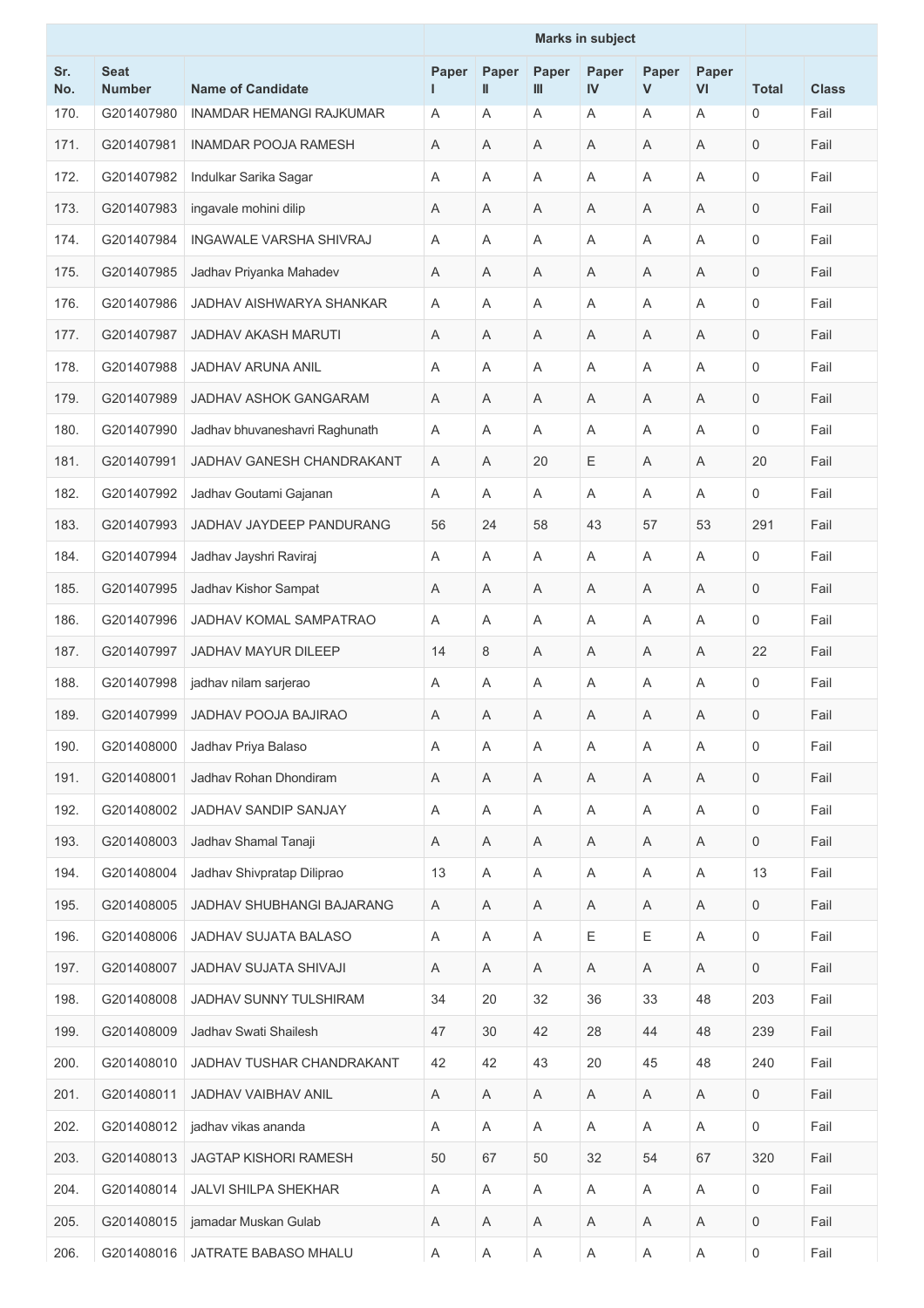|            |                              |                                        | <b>Marks in subject</b> |                           |            |             |            |                           |              |                 |
|------------|------------------------------|----------------------------------------|-------------------------|---------------------------|------------|-------------|------------|---------------------------|--------------|-----------------|
| Sr.<br>No. | <b>Seat</b><br><b>Number</b> | <b>Name of Candidate</b>               | Paper                   | Paper<br>$\mathbf{I}$     | Paper<br>Ш | Paper<br>IV | Paper<br>V | Paper<br>VI               | <b>Total</b> | <b>Class</b>    |
| 207.       | G201408017                   | jawadekar anita arvind                 | Α                       | A                         | A          | A           | A          | A                         | 0            | Fail            |
| 208.       | G201408018                   | joshi Aishwarya Satish                 | Α                       | A                         | Α          | Α           | Α          | A                         | $\mathbf 0$  | Fail            |
| 209.       | G201408019                   | <b>JOSHI MANGESH MAHESH</b>            | Α                       | $\overline{A}$            | A          | Α           | Α          | A                         | $\mathbf 0$  | Fail            |
| 210.       | G201408020                   | Joshi Twarita Santosh                  | A                       | A                         | A          | Α           | Α          | A                         | $\Omega$     | Fail            |
| 211.       | G201408021                   | Juvale Shailesh Ravindranath           | A                       | A                         | A          | A           | Α          | A                         | $\mathbf 0$  | Fail            |
| 212.       | G201408022                   | <b>KADAM ADVITA NITIN</b>              | Α                       | A                         | A          | Α           | Α          | A                         | $\mathbf 0$  | Fail            |
| 213.       | G201408023                   | <b>KADAM ARPITA SUJIT</b>              | Α                       | A                         | A          | Α           | Α          | A                         | $\mathbf 0$  | Fail            |
| 214.       | G201408024                   | KADAM PRIYANKA TANAJI                  | Α                       | A                         | A          | Α           | Α          | A                         | $\mathbf 0$  | Fail            |
| 215.       | G201408025                   | KADAM ROHAN RAVSAHEB                   | 41                      | 21                        | 44         | 47          | 43         | 55                        | 251          | Fail            |
| 216.       | G201408026                   | KADAM SATISH DADU                      | A                       | A                         | A          | A           | A          | A                         | $\mathbf 0$  | Fail            |
| 217.       | G201408027                   | KADAM SHUBHANGI MAHADEV                | 50                      | 43                        | 52         | 68          | 44         | 63                        | 320          | Second<br>Class |
| 218.       | G201408028                   | KADAM SWIKAR GANAPATI                  | 34                      | 43                        | 40         | 30          | 41         | 58                        | 246          | Fail            |
| 219.       | G201408029                   | KADULKAR RAHI CHETAN                   | 53                      | 55                        | 56         | 42          | 61         | 65                        | 332          | Second<br>Class |
| 220.       | G201408030                   | KAKADE NANDAN ANIL                     | 34                      | 54                        | 44         | 24          | 49         | 48                        | 253          | Fail            |
| 221.       | G201408031                   | <b>KALE ARUNDHATI PRAMOD</b>           | A                       | A                         | Α          | A           | Α          | A                         | $\mathbf 0$  | Fail            |
| 222.       | G201408032                   | kale atish pandurang                   | A                       | $\overline{A}$            | A          | Α           | Α          | $\overline{A}$            | $\mathbf 0$  | Fail            |
| 223.       | G201408033                   | KALEKAR KAJAL BALKRUSHNA               | A                       | Α                         | Α          | A           | Α          | Α                         | $\mathbf 0$  | Fail            |
| 224.       | G201408034                   | KALKUTKI VIKAS MADHUKAR                | A                       | A                         | A          | A           | Α          | A                         | $\mathbf 0$  | Fail            |
| 225.       | G201408035                   | KALYANKAR GAURI GURUDATTA              | Α                       | Α                         | Α          | Α           | Α          | $\mathsf{A}$              | $\mathbf 0$  | Fail            |
| 226.       | G201408036                   | KAMANNA VITTHAL KALLAPPA               | 46                      | 52                        | 55         | 30          | 55         | 59                        | 297          | Fail            |
| 227.       | G201408037                   | KAMBLE ASHWINI UTTAM                   | A                       | Α                         | A          | Α           | A          | Α                         | 0            | Fail            |
| 228.       | G201408038                   | kamble gautam machindranath            | A                       | Α                         | A          | Α           | A          | Α                         | $\mathbf 0$  | Fail            |
| 229.       | G201408039                   | KAMBLE NRUPEN SIDDHARTH                | 42                      | 14                        | 50         | 36          | 42         | 52                        | 236          | Fail            |
| 230.       | G201408040                   | KAMBLE PARASHRAM PANDURANG             | A                       | Α                         | A          | Α           | A          | Α                         | $\mathbf 0$  | Fail            |
| 231.       | G201408041                   | KAMBLE PRAJYOT PANDURANG               | Ε                       | A                         | Α          | Α           | A          | Α                         | $\mathbf 0$  | Fail            |
| 232.       | G201408042                   | KAMBLE PUNAM TUKARAM                   | 41                      | 42                        | 50         | 26          | 28         | 46                        | 233          | Fail            |
| 233.       | G201408043                   | KAMBLE ROHINI TANAJI                   | 57                      | 68                        | 59         | 52          | 46         | 78                        | 360          | First<br>Class  |
| 234.       | G201408044                   | KAMBLE ROHIT PRAKASH                   | Α                       | $\mathsf A$               | Α          | Α           | Α          | $\boldsymbol{\mathsf{A}}$ | $\mathbf 0$  | Fail            |
| 235.       | G201408045                   | kamble rutuja babaji                   | Α                       | Α                         | A          | Α           | A          | A                         | 0            | Fail            |
| 236.       | G201408046                   | Kamble Shubhangi Arjun                 | Α                       | Α                         | A          | Α           | A          | Α                         | $\mathbf 0$  | Fail            |
| 237.       | G201408047                   | KAMBLE SHUBHANGI RAMESH                | 34                      | 70                        | 46         | 37          | 41         | 62                        | 290          | Fail            |
| 238.       | G201408048                   | kamble sonali arjun                    | 41                      | 45                        | 50         | 40          | 26         | 57                        | 259          | Fail            |
| 239.       | G201408049                   | KANDALGAONKAR NILESH<br><b>MANGESH</b> | Α                       | $\mathsf A$               | Α          | Α           | Α          | $\boldsymbol{\mathsf{A}}$ | $\mathbf 0$  | Fail            |
| 240.       | G201408050                   | Kanekar Dipti Sanjay                   | Α                       | $\boldsymbol{\mathsf{A}}$ | A          | Α           | A          | $\boldsymbol{\mathsf{A}}$ | $\mathsf 0$  | Fail            |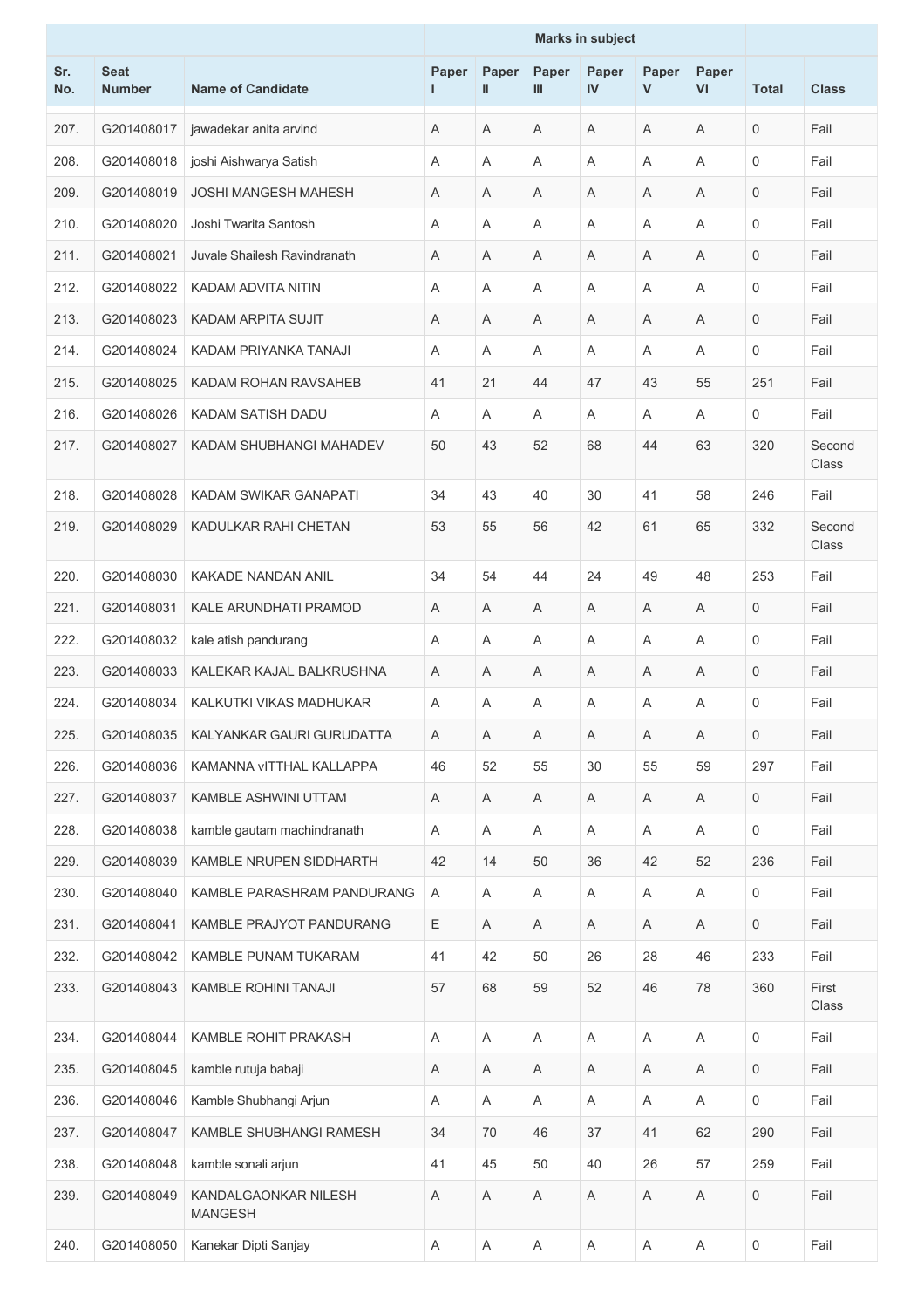|            |                              |                                   | <b>Marks in subject</b> |                           |            |             |            |              |                     |                 |
|------------|------------------------------|-----------------------------------|-------------------------|---------------------------|------------|-------------|------------|--------------|---------------------|-----------------|
| Sr.<br>No. | <b>Seat</b><br><b>Number</b> | <b>Name of Candidate</b>          | Paper                   | Paper<br>$\mathbf{I}$     | Paper<br>Ш | Paper<br>IV | Paper<br>V | Paper<br>VI  | <b>Total</b>        | <b>Class</b>    |
| 241.       | G201408051                   | Kapase Ajit Hindurao              | A                       | A                         | A          | A           | Α          | A            | $\mathbf 0$         | Fail            |
| 242.       | G201408052                   | Karambelkar Ketaki Anand          | A                       | A                         | A          | Α           | Α          | A            | $\Omega$            | Fail            |
| 243.       | G201408053                   | KARJIVKAR RUSHIKESH RAVINDRA      | A                       | Α                         | Α          | A           | Α          | Α            | 0                   | Fail            |
| 244.       | G201408054                   | KARVEKAR SOURABH SUBHASH          | A                       | A                         | Α          | Α           | Α          | A            | $\mathbf 0$         | Fail            |
| 245.       | G201408055                   | KASHID MINAKSHI RAMCHANDRA        | A                       | A                         | A          | A           | A          | A            | $\mathbf 0$         | Fail            |
| 246.       | G201408056                   | kashid pramod balaso              | A                       | A                         | A          | Α           | Α          | A            | $\mathbf 0$         | Fail            |
| 247.       | G201408057                   | KASHID VIKAS CHANDRAKANT          | 24                      | 64                        | 58         | 26          | Α          | A            | 172                 | Fail            |
| 248.       | G201408058                   | KASHIKAR RANI RAKESH              | 30                      | 61                        | 53         | 32          | 45         | 65           | 286                 | Fail            |
| 249.       | G201408059                   | KATKAR AMRUT ASHOK                | Ε                       | Ε                         | 52         | 40          | 41         | $\mathsf E$  | 133                 | Pass<br>Class   |
| 250.       | G201408060                   | <b>KAWARE SMRUTI KUMAR</b>        | 52                      | 68                        | 60         | 44          | 53         | 74           | 351                 | Second<br>Class |
| 251.       | G201408061                   | KELASKAR NAYAN PANDURANG          | 51                      | 76                        | 58         | 49          | 73         | 64           | 371                 | First<br>Class  |
| 252.       | G201408062                   | KELASKAR PALLAVI SANDIP           | A                       | A                         | A          | A           | Α          | A            | $\mathbf 0$         | Fail            |
| 253.       | G201408063                   | KESARKAR JANAVI RAJARAM           | Α                       | A                         | A          | A           | Α          | A            | $\mathbf 0$         | Fail            |
| 254.       | G201408064                   | <b>KESARKAR RUPALI SANTOSH</b>    | 41                      | 45                        | 45         | 32          | 40         | 59           | 262                 | Fail            |
| 255.       | G201408065                   | khade tejaswini jotiram           | 46                      | 45                        | 44         | 28          | 35         | 56           | 254                 | Fail            |
| 256.       | G201408066                   | KHALIFA SIMRAN SAIDAHAMAD         | 54                      | 50                        | 54         | 51          | 63         | 77           | 349                 | Second<br>Class |
| 257.       | G201408067                   | Khamaletti Sonali Sadashiv        | 46                      | 52                        | 58         | $38(+2)$    | 42         | 61           | $297(+2)$           | Pass<br>Class   |
| 258.       | G201408068                   | khambal sudhir dattaram           | 41                      | 26                        | Α          | A           | Α          | A            | 67                  | Fail            |
| 259.       | G201408069                   | KHAMKAR AMRUTA BABASO             | A                       | A                         | A          | A           | Α          | A            | $\mathbf 0$         | Fail            |
| 260.       | G201408070                   | khandekar kedar arjun             | 50                      | 55                        | 42         | 40          | 48         | 63           | 298                 | Pass<br>Class   |
| 261.       | G201408071                   | KHAPARE AKSHAY ANIL               | 45                      | 55                        | 44         | $34(+6)$    | 57         | 58           | $293(+6)$           | Pass<br>Class   |
| 262.       | G201408072                   | KHASNIS AKSHAY SANJAY             | 46                      | 86                        | 58         | 54          | 63         | 65           | 372                 | First<br>Class  |
| 263.       | G201408073                   | KHATATE PARIMAL PRAKASH           | A                       | $\boldsymbol{\mathsf{A}}$ | A          | Α           | A          | A            | $\mathbf{0}$        | Fail            |
| 264.       | G201408074                   | KHATU VISHVAJEET JAYRAJ           | 43                      | A                         | 42         | 6           | 59         | 63           | 213                 | Fail            |
| 265.       | G201408075                   | KHAVARE SACHIN SHAMRAO            | A                       | Α                         | A          | Α           | Α          | A            | 0                   | Fail            |
| 266.       | G201408076                   | Khawadkar Sumit anant             | A                       | Α                         | Α          | Α           | Α          | Α            | $\mathbf 0$         | Fail            |
| 267.       | G201408077                   | KHONDRE GURUPRASAD<br>CHANDRAKANT | 24                      | 61                        | 62         | 34          | 48         | 64           | 293                 | Fail            |
| 268.       | G201408078                   | KHOPKAR SHITAL SURESH             | $34(+6)$                | 55                        | 50         | 40          | 47         | 55           | $281(+6)$           | Pass<br>Class   |
| 269.       | G201408079                   | KHOT VIKAS KUNDLIK                | A                       | Α                         | Α          | Α           | Α          | A            | $\mathbf{0}$        | Fail            |
| 270.       | G201408080                   | KHOT SATISH SHANKAR               | Α                       | Α                         | Α          | Α           | Α          | Α            | 0                   | Fail            |
| 271.       | G201408081                   | khot shashikant parashram         | A                       | A                         | Α          | Α           | Α          | $\mathsf{A}$ | $\mathsf{O}\xspace$ | Fail            |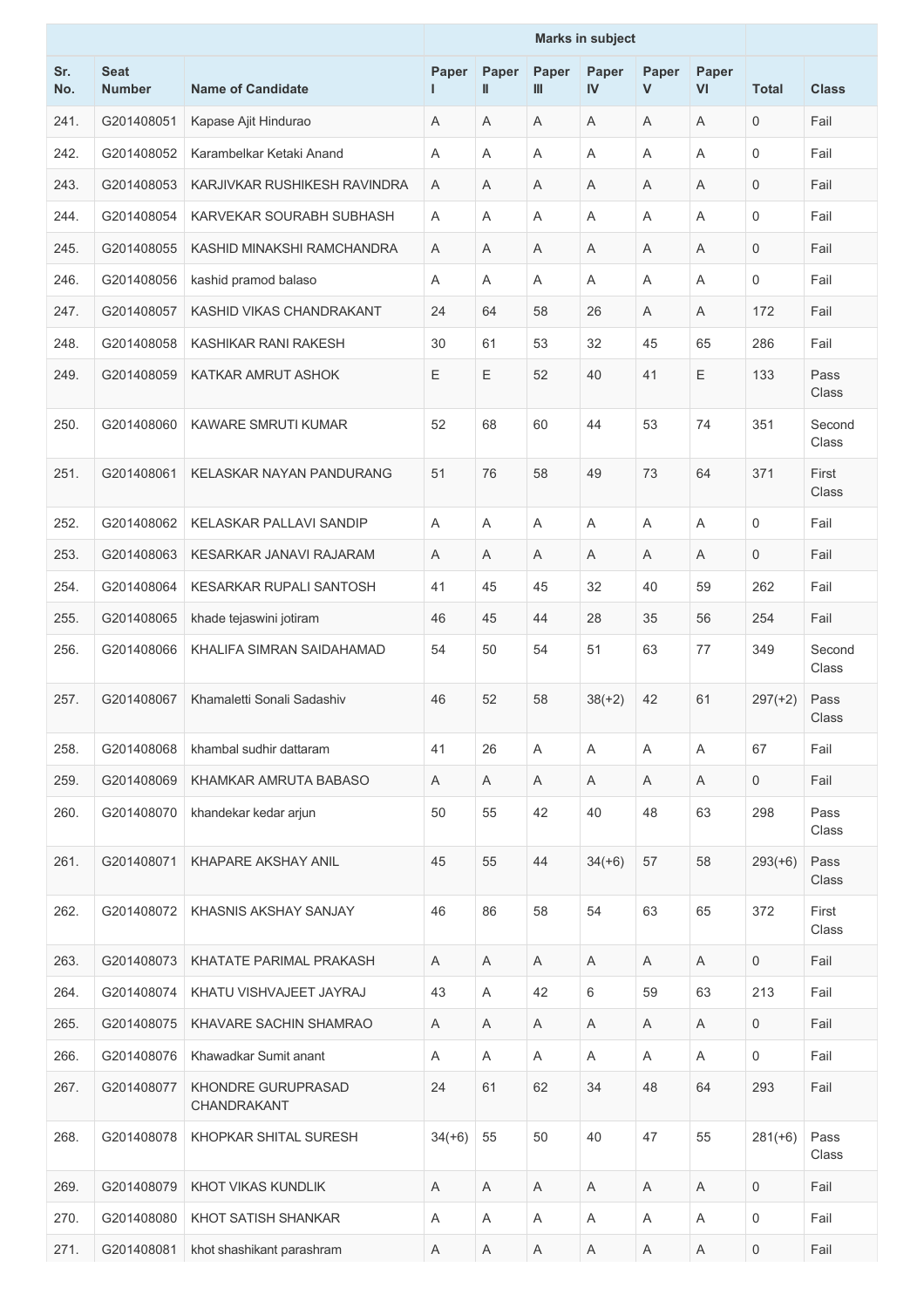|            |                              |                                | <b>Marks in subject</b> |             |             |             |            |                         |                     |                 |
|------------|------------------------------|--------------------------------|-------------------------|-------------|-------------|-------------|------------|-------------------------|---------------------|-----------------|
| Sr.<br>No. | <b>Seat</b><br><b>Number</b> | <b>Name of Candidate</b>       | Paper                   | Paper<br>Ш  | Paper<br>Ш  | Paper<br>IV | Paper<br>V | Paper<br>VI             | <b>Total</b>        | <b>Class</b>    |
| 272.       | G201408082                   | KHUTALE DHANASHRI PRATAP       | A                       | A           | A           | A           | Α          | A                       | $\mathbf 0$         | Fail            |
| 273.       | G201408083                   | Kinare Guruprasad Vijay        | A                       | A           | Α           | A           | Α          | A                       | 0                   | Fail            |
| 274.       | G201408084                   | KOGNOLE RAMCHANDRA ASRATH      | 46                      | 67          | 56          | 41          | 61         | 66                      | 337                 | Second<br>Class |
| 275.       | G201408085                   | kokam sudesh sunil             | A                       | A           | Α           | A           | A          | A                       | 0                   | Fail            |
| 276.       | G201408086                   | KOLATE DIVYA VILAS             | A                       | A           | Α           | Α           | Α          | A                       | $\mathbf 0$         | Fail            |
| 277.       | G201408087                   | KOLEKAR DHANSHREE SUNIL        | A                       | A           | A           | A           | Α          | $\overline{\mathsf{A}}$ | 0                   | Fail            |
| 278.       | G201408088                   | KOLEKAR VIJAY SHANKAR          | Α                       | Α           | Α           | A           | Α          | A                       | $\mathbf 0$         | Fail            |
| 279.       | G201408089                   | KOLEKAR VINASHRI VIJAY         | A                       | A           | Α           | A           | A          | A                       | 0                   | Fail            |
| 280.       | G201408090                   | Koli Arunkumar Ambaji          | 40                      | 55          | 20          | 40          | 57         | 56                      | 268                 | Fail            |
| 281.       | G201408091                   | KOLI PRIYANKA NAMDEV           | A                       | Α           | Α           | Α           | A          | A                       | 0                   | Fail            |
| 282.       | G201408092                   | kore pritam maruti             | A                       | A           | Α           | A           | Α          | $\overline{A}$          | $\mathbf 0$         | Fail            |
| 283.       | G201408093                   | Kore Shubham Suryakant         | Α                       | A           | Α           | A           | A          | A                       | 0                   | Fail            |
| 284.       | G201408094                   | KORGAONKAR PANKAJ PANDHARI     | A                       | A           | A           | A           | A          | $\overline{A}$          | $\mathbf 0$         | Fail            |
| 285.       | G201408095                   | KOTHE SOURABH SANJAY           | A                       | A           | Α           | A           | A          | A                       | 0                   | Fail            |
| 286.       | G201408096                   | KUDAVE GANESH RAJARAM          | 30                      | 36          | 26          | 16          | 33         | 42                      | 183                 | Fail            |
| 287.       | G201408097                   | Kulkarni Aniruddh Dushyant     | A                       | A           | A           | A           | Α          | A                       | 0                   | Fail            |
| 288.       | G201408098                   | KULKARNI DAIVADEEP BALKRISHNA  | 40                      | 55          | 34          | 31          | 46         | 49                      | 255                 | Fail            |
| 289.       | G201408099                   | <b>kULKARNI RAHUL RAJENDRA</b> | A                       | A           | Α           | A           | A          | A                       | 0                   | Fail            |
| 290.       | G201408100                   | Kulkarni Shruti Sanjay         | A                       | A           | Α           | A           | Α          | A                       | 0                   | Fail            |
| 291.       | G201408101                   | KUMAR METHULAL SHAMLAL         | A                       | A           | Α           | A           | A          | A                       | $\mathbf 0$         | Fail            |
| 292.       | G201408102                   | kumbhar sagar ramchandra       | E                       | 53          | Ε           | $\mathsf E$ | Ε          | $\mathsf E$             | 53                  | Pass<br>Class   |
| 293.       | G201408103                   | KUMBHAR ABHISHEK JAYVANT       | Α                       | A           | A           | Α           | A          | $\mathsf{A}$            | $\mathsf{O}\xspace$ | Fail            |
| 294.       | G201408104                   | Kumbhar Amruta Anandrao        | A                       | Α           | Α           | Α           | A          | A                       | 0                   | Fail            |
| 295.       | G201408105                   | KUMBHAR JYOTI ASHOK            | Α                       | $\mathsf E$ | Ε           | 42          | 49         | 47                      | 138                 | Fail            |
| 296.       | G201408106                   | KUMBHAR OMKAR LAXMAN           | $\mathsf C$             | C           | $\mathsf C$ | $\mathsf C$ | С          | $\mathsf C$             | 0                   | Fail            |
| 297.       | G201408107                   | KUMBHAR SAYALI MARUTI          | Α                       | Α           | Α           | Α           | A          | A                       | $\mathbf 0$         | Fail            |
| 298.       | G201408108                   | KUMBHAR SHAMALI PRAKASH        | A                       | A           | A           | Α           | Α          | $\mathsf{A}$            | $\mathsf{O}\xspace$ | Fail            |
| 299.       | G201408109                   | KUMBHAR SHUBHANGI TANAJI       | 40                      | 60          | 44          | $36(+4)$    | 41         | 40                      | $261(+4)$           | Pass<br>Class   |
| 300.       | G201408110                   | KUMBHAR SHWETALI PRAKASH       | Α                       | Α           | Α           | A           | A          | A                       | 0                   | Fail            |
| 301.       | G201408111                   | KUMBHAR SOURABH SHIVAJI        | Ε                       | Α           | Α           | Α           | A          | A                       | 0                   | Fail            |
| 302.       | G201408112                   | Kurade Mahesh Baburao          | 47                      | 60          | 50          | $34(+6)$    | 58         | 62                      | $311(+6)$           | Pass<br>Class   |
| 303.       | G201408113                   | KURALE TANUJA BALKRISHNA       | Α                       | A           | A           | A           | Α          | A                       | $\mathbf 0$         | Fail            |
| 304.       | G201408114                   | Kurane Sandeep Balavant        | 41                      | 53          | 52          | 50          | 52         | 69                      | 317                 | Second<br>Class |
|            |                              |                                |                         |             |             |             |            |                         |                     |                 |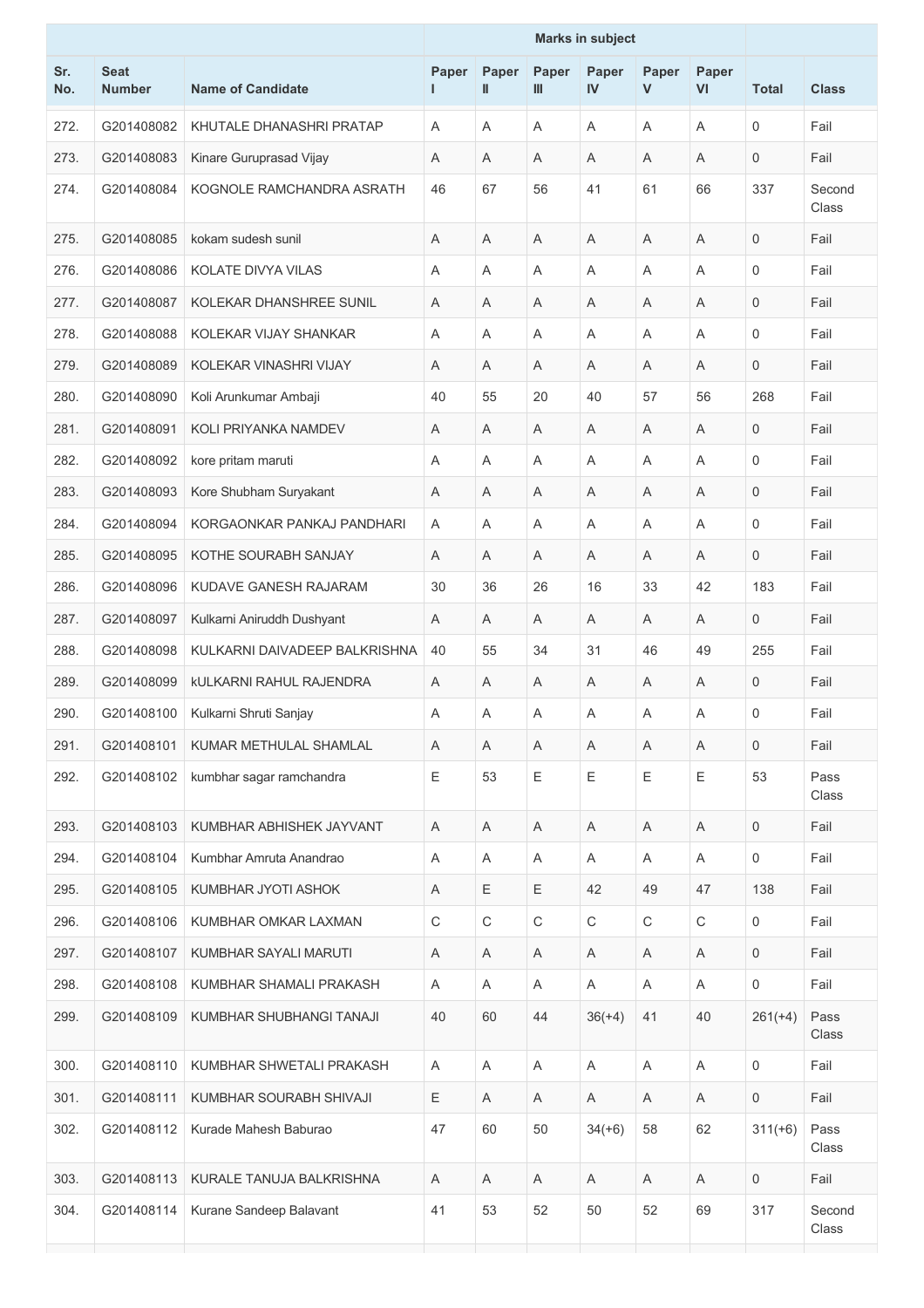|            |                              |                                              | <b>Marks in subject</b> |                           |            |             |            |                           |              |                 |
|------------|------------------------------|----------------------------------------------|-------------------------|---------------------------|------------|-------------|------------|---------------------------|--------------|-----------------|
| Sr.<br>No. | <b>Seat</b><br><b>Number</b> | <b>Name of Candidate</b>                     | Paper                   | Paper<br>$\mathbf{I}$     | Paper<br>Ш | Paper<br>IV | Paper<br>V | Paper<br><b>VI</b>        | <b>Total</b> | <b>Class</b>    |
| 305.       | G201408115                   | KURANE SURYALI RAMDAS                        | Α                       | Α                         | A          | A           | A          | Α                         | $\mathbf 0$  | Fail            |
| 306.       | G201408116                   | KURUP ANUP ASHOK                             | A                       | A                         | A          | A           | Α          | A                         | $\mathbf 0$  | Fail            |
| 307.       | G201408117                   | <b>LAD MANASI NIVAS</b>                      | Ε                       | 54                        | 53         | 47          | 47         | E                         | 201          | Pass<br>Class   |
| 308.       | G201408118                   | lad sandeep ananda                           | Α                       | A                         | Α          | Α           | Α          | A                         | $\mathbf 0$  | Fail            |
| 309.       | G201408119                   | lagare guruprasad ashok                      | 40                      | 53                        | 47         | 42          | 52         | 64                        | 298          | Pass<br>Class   |
| 310.       | G201408120                   | <b>LAKHE ROHIT ANANDA</b>                    | Α                       | A                         | A          | Α           | Α          | A                         | $\mathbf 0$  | Fail            |
| 311.       | G201408121                   | <b>LAKHE SAIPRASAD MARUTI</b>                | A                       | A                         | Α          | A           | Α          | A                         | $\mathbf 0$  | Fail            |
| 312.       | G201408122                   | Lambkane Pushpavati Chandev                  | 34                      | 22                        | 50         | 40          | 48         | 60                        | 254          | Fail            |
| 313.       | G201408123                   | langarkar amol pandurang                     | Α                       | A                         | Α          | Α           | Α          | A                         | $\mathbf 0$  | Fail            |
| 314.       | G201408124                   | Latke Dipak Sadashiv                         | A                       | A                         | Α          | Α           | Α          | A                         | $\mathbf 0$  | Fail            |
| 315.       | G201408125                   | Lele Pranit Shekhar                          | Α                       | Α                         | Α          | Α           | Α          | A                         | 0            | Fail            |
| 316.       | G201408126                   | LELE VISHAKHA ABHAY                          | Α                       | A                         | Α          | Α           | Α          | Α                         | $\mathbf 0$  | Fail            |
| 317.       | G201408127                   | LINGAYAT SIDDHI KRUSHNA                      | Α                       | A                         | A          | Α           | Α          | A                         | $\mathbf 0$  | Fail            |
| 318.       | G201408128                   | <b>LOHAR SUJIT DATTATRAY</b>                 | Α                       | A                         | Α          | Α           | Α          | A                         | $\mathbf 0$  | Fail            |
| 319.       | G201408129                   | LOHAR UJWALA MAHADEV                         | Α                       | A                         | Α          | A           | Α          | A                         | $\mathbf 0$  | Fail            |
| 320.       | G201408130                   | LOKARE AKASH ANANDA                          | Α                       | Α                         | Α          | Α           | Α          | Α                         | 0            | Fail            |
| 321.       | G201408131                   | <b>LOKHANDE VISHNU TANAJI</b>                | 40                      | 43                        | 50         | 22          | 43         | 62                        | 260          | Fail            |
| 322.       | G201408132                   | LONDHE MAYURI TANAJI                         | 46                      | 43                        | 47         | 24          | 46         | 66                        | 272          | Fail            |
| 323.       |                              | G201408133 LUGADE RAKSHANDA SANJAY           | 41                      | 43                        | 50         | 32          | 50         | 66                        | 282          | Fail            |
| 324.       | G201408134                   | <b>MAGADUM MADHURANI</b><br><b>DASHARATH</b> | A                       | A                         | A          | A           | A          | $\overline{A}$            | $\mathbf 0$  | Fail            |
| 325.       | G201408135                   | <b>MAGAR ROHAN NIVRUTTI</b>                  | 50                      | 53                        | 56         | 20          | 64         | 72                        | 315          | Fail            |
| 326.       | G201408136                   | magdum abhijeet pandurang                    | Α                       | $\boldsymbol{\mathsf{A}}$ | A          | Α           | A          | $\boldsymbol{\mathsf{A}}$ | 0            | Fail            |
| 327.       | G201408137                   | magdum Maya Shriram                          | Α                       | Α                         | A          | Α           | Α          | $\boldsymbol{\mathsf{A}}$ | $\mathbf 0$  | Fail            |
| 328.       | G201408138                   | magdum rohit rajaram                         | A                       | A                         | A          | A           | A          | A                         | $\mathbf 0$  | Fail            |
| 329.       | G201408139                   | mahat shakil abdul                           | 44                      | 22                        | 50         | 24          | 62         | 56                        | 258          | Fail            |
| 330.       | G201408140                   | Maingade Dipak Balwant                       | 30                      | 19                        | 24         | 19          | 55         | 60                        | 207          | Fail            |
| 331.       | G201408141                   | Main Vishal Ramesh                           | 40                      | 61                        | 53         | 40          | 51         | 68                        | 313          | Second<br>Class |
| 332.       | G201408142                   | Makwane Ravindra Tanaji                      | A                       | A                         | Α          | A           | Α          | A                         | $\mathbf 0$  | Fail            |
| 333.       | G201408143                   | MALGAVAKAR SANJAY VIJAY                      | A                       | Α                         | A          | A           | A          | Α                         | 0            | Fail            |
| 334.       | G201408144                   | MALI ABHIJEET SANJAY                         | 41                      | 54                        | 51         | 18          | 42         | 48                        | 254          | Fail            |
| 335.       | G201408145                   | mali Chhaya Shivprasad                       | 42                      | 46                        | 42         | 25          | 53         | 52                        | 260          | Fail            |
| 336.       | G201408146                   | <b>MALI HARSHAD ASHOK</b>                    | 40                      | 64                        | 40         | $38(+2)$    | 41         | 50                        | $273(+2)$    | Pass<br>Class   |
| 337.       | G201408147                   | <b>MALI MANJIRI MOHAN</b>                    | 50                      | 66                        | 51         | 53          | 56         | 70                        | 346          | Second<br>Class |
|            |                              |                                              |                         |                           |            |             |            |                           |              |                 |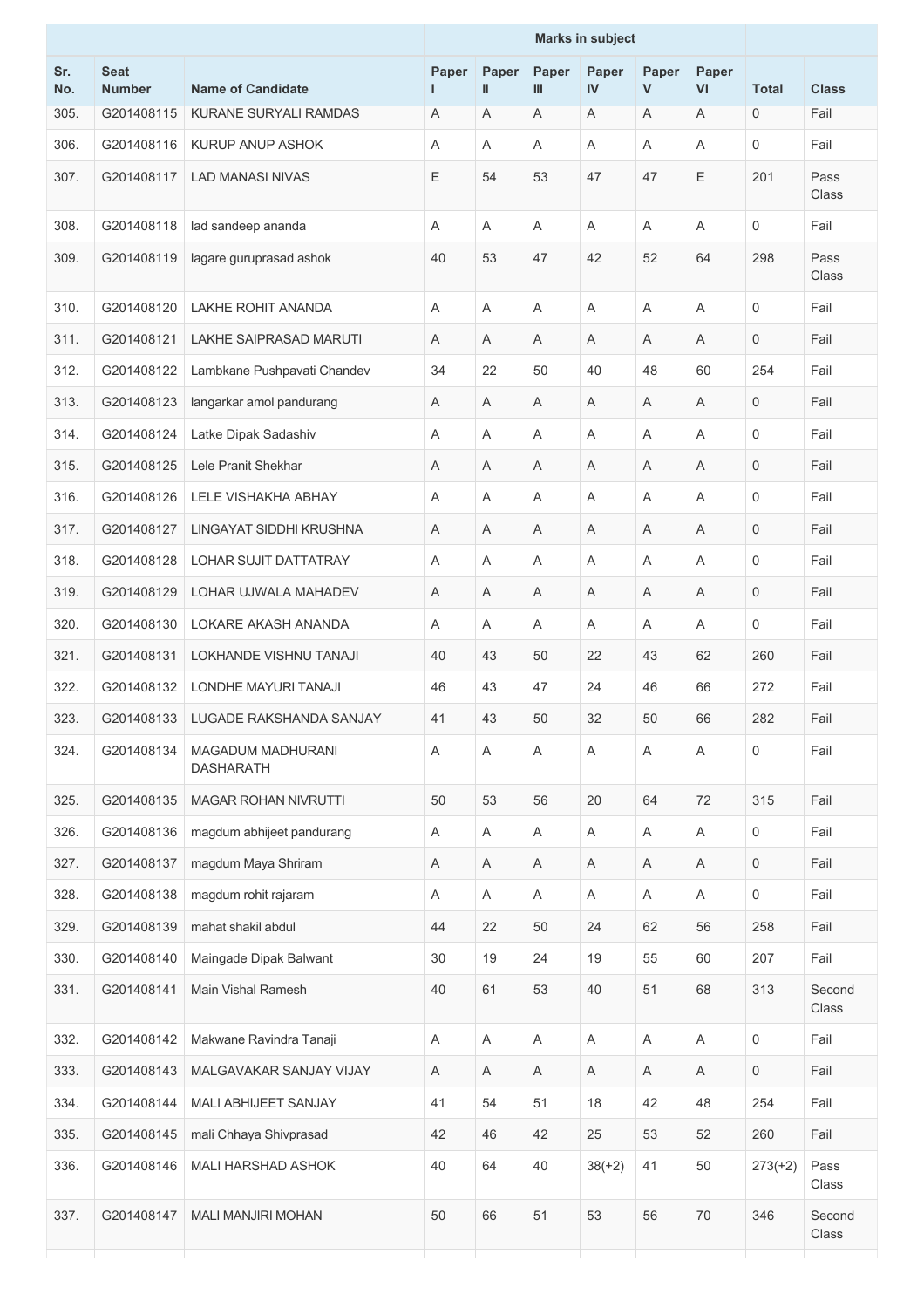|            |                              |                                                | <b>Marks in subject</b> |                       |            |                |            |                           |                |                 |
|------------|------------------------------|------------------------------------------------|-------------------------|-----------------------|------------|----------------|------------|---------------------------|----------------|-----------------|
| Sr.<br>No. | <b>Seat</b><br><b>Number</b> | <b>Name of Candidate</b>                       | Paper                   | Paper<br>$\mathbf{I}$ | Paper<br>Ш | Paper<br>IV    | Paper<br>V | Paper<br>VI               | <b>Total</b>   | <b>Class</b>    |
| 338.       | G201408148                   | <b>MALI NAGNATH APPASO</b>                     | 42                      | 40                    | 40         | 22             | 49         | 45                        | 238            | Fail            |
| 339.       | G201408149                   | <b>MALI PRADNYA SURESH</b>                     | Α                       | A                     | Α          | A              | Α          | A                         | $\mathbf 0$    | Fail            |
| 340.       | G201408150                   | <b>MALI SAVITA PANDA</b>                       | Α                       | Α                     | Α          | A              | Α          | A                         | $\mathbf 0$    | Fail            |
| 341.       | G201408151                   | Mali Shobha Ramchandra                         | A                       | A                     | A          | A              | A          | A                         | $\mathbf 0$    | Fail            |
| 342.       | G201408152                   | MANCHEKAR AKSHAY DIGAMBAR                      | A                       | A                     | Α          | A              | Α          | A                         | $\mathbf 0$    | Fail            |
| 343.       | G201408153                   | MANDAVKAR PRATIMA PRAKASH                      | A                       | A                     | Α          | A              | Α          | A                         | $\mathbf 0$    | Fail            |
| 344.       | G201408154                   | <b>MANE ANIKTA SHRIKANT</b>                    | A                       | A                     | A          | A              | A          | A                         | $\mathbf 0$    | Fail            |
| 345.       | G201408155                   | <b>MANE KIRAN VAMAN</b>                        | 40                      | 45                    | 41         | 20             | 36         | 43                        | 225            | Fail            |
| 346.       | G201408156                   | mane Monika Mahadev                            | Α                       | A                     | Α          | A              | A          | A                         | 0              | Fail            |
| 347.       | G201408157                   | MANE NIKHIL RAMCHANDRA                         | 41                      | 40                    | 54         | 28             | 46         | 53                        | 262            | Fail            |
| 348.       | G201408158                   | <b>MANE RUSHIKESH SUBHASH</b>                  | A                       | A                     | Α          | A              | Α          | A                         | 0              | Fail            |
| 349.       | G201408159                   | MANE SHUBHAM SHASHIKUMAR                       | 19                      | 44                    | 34         | 12             | 40         | 40                        | 189            | Fail            |
| 350.       | G201408160                   | Mane Sonali Uttam                              | 47                      | 66                    | 61         | 56             | 67         | 65                        | 362            | First<br>Class  |
| 351.       | G201408161                   | MANGAONKAR JYOTAN SHANKAR                      | A                       | A                     | Α          | A              | A          | A                         | $\mathbf 0$    | Fail            |
| 352.       | G201408162                   | <b>MANGAONKAR TRIMBAK</b><br><b>RAMCHANDRA</b> | A                       | A                     | Α          | A              | A          | A                         | $\mathbf 0$    | Fail            |
| 353.       | G201408163                   | marulkar charulata adhir                       | A                       | A                     | Α          | A              | Α          | A                         | $\mathbf 0$    | Fail            |
| 354.       | G201408164                   | Maske Shailesh Shankar                         | A                       | A                     | Α          | A              | Α          | A                         | 0              | Fail            |
| 355.       | G201408165                   | mathalar tanvi vinayak                         | Α                       | A                     | Α          | A              | Α          | A                         | $\mathsf 0$    | Fail            |
| 356.       | G201408166                   | mathapati rupali sidramayya                    | A                       | Α                     | A          | A              | Α          | A                         | 0              | Fail            |
| 357.       | G201408167                   | <b>MAYEKAR PRATHAMESH</b><br><b>RAJENDRA</b>   | A                       | A                     | Α          | A              | Α          | $\overline{A}$            | $\overline{0}$ | Fail            |
| 358.       | G201408168                   | MENDAKE DIPAK EKNATH                           | 21                      | $\overline{4}$        | 27         | $\overline{4}$ | 40         | 25                        | 121            | Fail            |
| 359.       | G201408169                   | mestry vrundesh rohidas                        | 51                      | 30                    | 53         | 47             | 63         | 57                        | 301            | Fail            |
| 360.       | G201408170                   | mhapsekar vijay vitthal                        | Α                       | A                     | Α          | Α              | A          | $\boldsymbol{\mathsf{A}}$ | 0              | Fail            |
| 361.       | G201408171                   | MHAPUSKAR AKASH PRAKASH                        | 50                      | 71                    | 58         | 51             | 59         | 58                        | 347            | Second<br>Class |
| 362.       | G201408172                   | mohire divyanka dhiraj                         | Α                       | A                     | A          | $\mathsf A$    | A          | Α                         | 0              | Fail            |
| 363.       | G201408173                   | MOHITE AISHWARYA BAJARANG                      | A                       | A                     | Α          | Α              | A          | Α                         | 0              | Fail            |
| 364.       | G201408174                   | MOHOTKAR RAVINDRA MOHAN                        | A                       | Α                     | 42         | 51             | 64         | 69                        | 226            | Fail            |
| 365.       | G201408175                   | More Aisywarya Krishna                         | Α                       | A                     | Α          | A              | A          | $\mathsf A$               | $\mathbf 0$    | Fail            |
| 366.       | G201408176                   | MORE MAYURI NANDKUMAR                          | 46                      | 53                    | 57         | 52             | 68         | 65                        | 341            | Second<br>Class |
| 367.       | G201408177                   | MORE SHITALA SATISH                            | Α                       | Α                     | Α          | Α              | Α          | Α                         | 0              | Fail            |
| 368.       | G201408178                   | More Vidya Dadaso                              | Α                       | A                     | Α          | A              | A          | $\boldsymbol{\mathsf{A}}$ | 0              | Fail            |
| 369.       | G201408179                   | MUKNAK GANESH MANOHAR                          | 50                      | 76                    | 57         | 50             | 75         | 64                        | 372            | First<br>Class  |
| 370.       | G201408180                   | Mulani minaj balam                             | A                       | Α                     | A          | Α              | A          | Α                         | 0              | Fail            |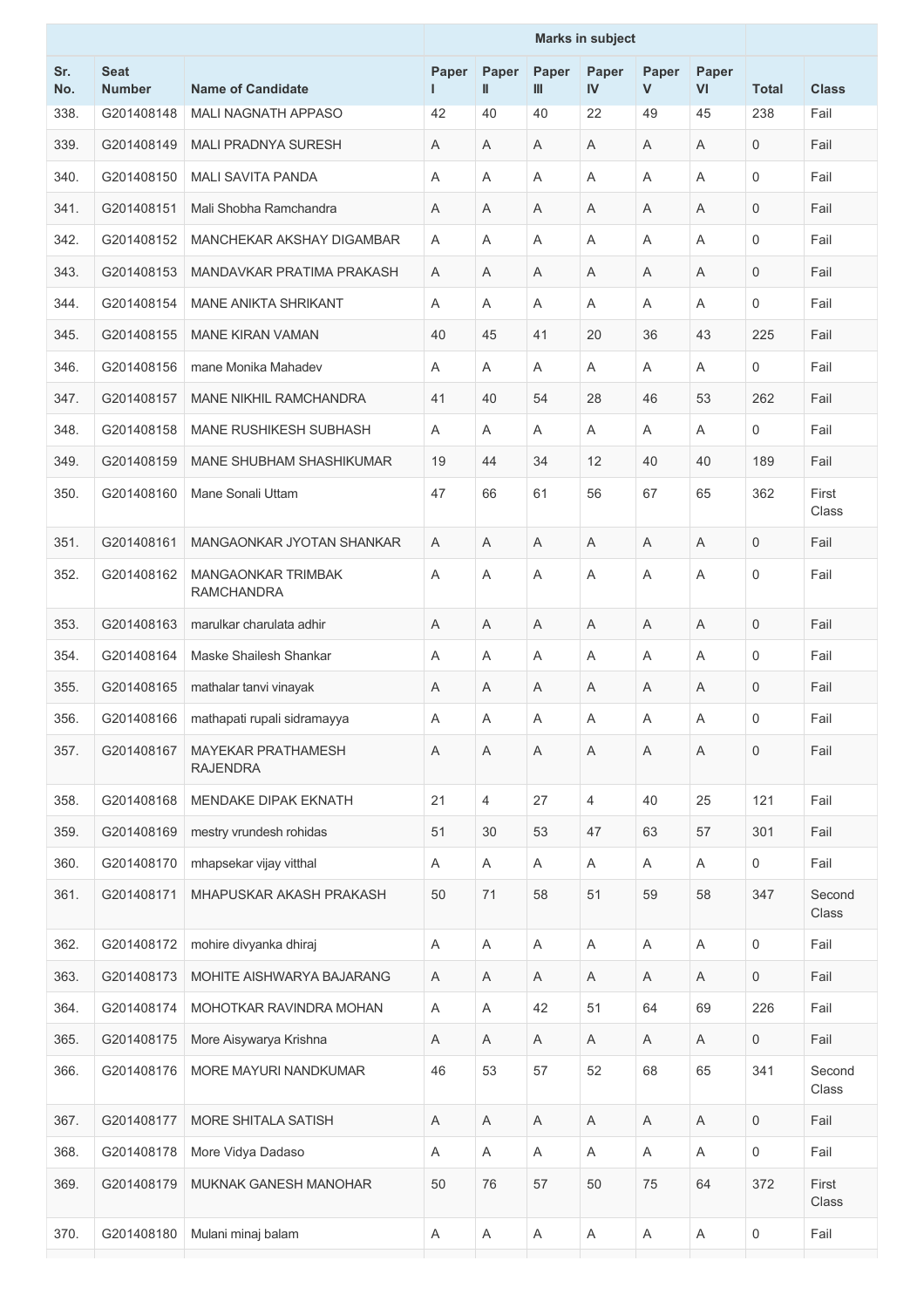|            |                              |                                        | <b>Marks in subject</b> |                       |            |                |             |                           |              |                 |
|------------|------------------------------|----------------------------------------|-------------------------|-----------------------|------------|----------------|-------------|---------------------------|--------------|-----------------|
| Sr.<br>No. | <b>Seat</b><br><b>Number</b> | <b>Name of Candidate</b>               | Paper                   | Paper<br>$\mathbf{I}$ | Paper<br>Ш | Paper<br>IV    | Paper<br>V  | Paper<br>V <sub>l</sub>   | <b>Total</b> | <b>Class</b>    |
| 371.       | G201408181                   | Mulla Arshadayub Abdulgani             | Α                       | A                     | A          | A              | Α           | A                         | $\mathbf 0$  | Fail            |
| 372.       | G201408182                   | MULLA JAVED NAJIR                      | A                       | A                     | Α          | Α              | Α           | A                         | $\mathbf 0$  | Fail            |
| 373.       | G201408183                   | mullani ayesha sikandar                | Ε                       | A                     | E          | Ε              | Ε           | $\mathsf E$               | $\mathbf 0$  | Fail            |
| 374.       | G201408184                   | MUNDALE SONAM SATISH                   | A                       | $\overline{A}$        | A          | A              | A           | $\overline{A}$            | $\mathbf 0$  | Fail            |
| 375.       | G201408185                   | Murudkar Akash Machindra               | 47                      | 18                    | 42         | 48             | 54          | 52                        | 261          | Fail            |
| 376.       | G201408186                   | NAGAVE AKSHAY BABURAO                  | A                       | A                     | A          | A              | Α           | A                         | $\mathbf 0$  | Fail            |
| 377.       | G201408187                   | NAIK PRAVINKUMAR PARSHURAM             | Α                       | A                     | Α          | Α              | Α           | A                         | $\mathbf 0$  | Fail            |
| 378.       | G201408188                   | NAIK RAVINDRA SHANTARAM                | Е                       | A                     | E          | Ε              | Ε           | Ε                         | $\mathbf 0$  | Fail            |
| 379.       | G201408189                   | Naik Shweta Baban                      | Α                       | A                     | Α          | A              | Α           | A                         | $\mathbf 0$  | Fail            |
| 380.       | G201408190                   | nALAWADE SOURABH SANJAY                | 28                      | 36                    | 12         | $\overline{2}$ | 24          | 23                        | 125          | Fail            |
| 381.       | G201408191                   | narkar santosh maruti                  | A                       | A                     | A          | A              | A           | A                         | $\mathbf 0$  | Fail            |
| 382.       | G201408192                   | narvekar mangesh subhash               | A                       | A                     | Α          | A              | A           | A                         | $\mathbf 0$  | Fail            |
| 383.       | G201408193                   | NATEKAR SHRADHA DATTATRAY              | Α                       | A                     | A          | A              | Α           | A                         | $\mathbf 0$  | Fail            |
| 384.       | G201408194                   | Natuskar Sandip Sadanand               | 30                      | 54                    | 47         | 26             | 43          | 45                        | 245          | Fail            |
| 385.       | G201408195                   | Nejakar priyanka bheemu                | Α                       | A                     | Α          | Α              | Α           | A                         | $\mathbf 0$  | Fail            |
| 386.       | G201408196                   | Nevarekar sambhaji shankar             | A                       | A                     | A          | A              | Α           | A                         | $\mathbf 0$  | Fail            |
| 387.       | G201408197                   | NEVAREKAR SULOCHANA<br>CHANDRAKANT     | 43                      | 42                    | 54         | E              | Ε           | 49                        | 188          | Pass<br>Class   |
| 388.       | G201408198                   | NICHAL VENKATESH BABASAHEB             | A                       | A                     | A          | A              | Α           | A                         | 0            | Fail            |
| 389.       | G201408199                   | nigade pramod dilip                    | Α                       | Α                     | A          | A              | Α           | A                         | $\mathbf{0}$ | Fail            |
| 390.       | G201408200                   | nikam santosh yashwant                 | 30                      | 8                     | 40         | 14             | 46          | 40                        | 178          | Fail            |
| 391.       | G201408201                   | nimankar swapnil digambar              | Α                       | A                     | Α          | A              | Α           | $\overline{\mathsf{A}}$   | $\mathbf 0$  | Fail            |
| 392.       | G201408202                   | Nimbalkar Rajvardhan Gajanan           | Α                       | A                     | Α          | A              | Α           | A                         | $\mathbf 0$  | Fail            |
| 393.       | G201408203                   | NITTURKAR SNEHAL SHIVAJI               | 54                      | 62                    | 52         | $36(+4)$       | 65          | 58                        | $327(+4)$    | Pass<br>Class   |
| 394.       | G201408204                   | <b>OSWAL POOJA ASHOK</b>               | A                       | Α                     | Α          | Α              | Α           | A                         | $\mathbf 0$  | Fail            |
| 395.       | G201408205                   | Otawanekar Saiprasad Atmaram           | Α                       | A                     | A          | Α              | Α           | A                         | 0            | Fail            |
| 396.       | G201408206                   | Palshetkar Suyog Ravindra              | Α                       | Α                     | Α          | Α              | A           | $\boldsymbol{\mathsf{A}}$ | $\mathbf 0$  | Fail            |
| 397.       | G201408207                   | PANDAV VAIBHAV DEVGONDA                | 46                      | 58                    | 51         | 45             | 55          | 50                        | 305          | Second<br>Class |
| 398.       | G201408208                   | PANDHARPATTE SAMPADA<br><b>NARAYAN</b> | Α                       | $\mathsf A$           | Α          | Α              | Α           | $\boldsymbol{\mathsf{A}}$ | $\mathbf 0$  | Fail            |
| 399.       | G201408209                   | PANGE SWAPNIL SHASHIKANT               | 46                      | 53                    | 53         | 40             | 50          | 57                        | 299          | Pass<br>Class   |
| 400.       | G201408210                   | PARAB ANKITA GHANASHYAM                | A                       | A                     | Α          | A              | Α           | A                         | $\mathbf 0$  | Fail            |
| 401.       | G201408211                   | parabkar shreeram Balaso               | Α                       | Α                     | A          | Ε              | Α           | A                         | 0            | Fail            |
| 402.       | G201408212                   | PARAB PRATIKSHA SUBHASH                | Α                       | A                     | Α          | Α              | Α           | $\boldsymbol{\mathsf{A}}$ | $\mathbf 0$  | Fail            |
| 403.       | G201408213                   | parab sanjay pandurang                 | $\mathsf E$             | 29                    | Ε          | 24             | $\mathsf E$ | $\mathsf E$               | 53           | Fail            |
| 404.       | G201408214                   | Parit sarika bapuso                    | A                       | Ε                     | Ε          | Α              | Α           | Α                         | 0            | Fail            |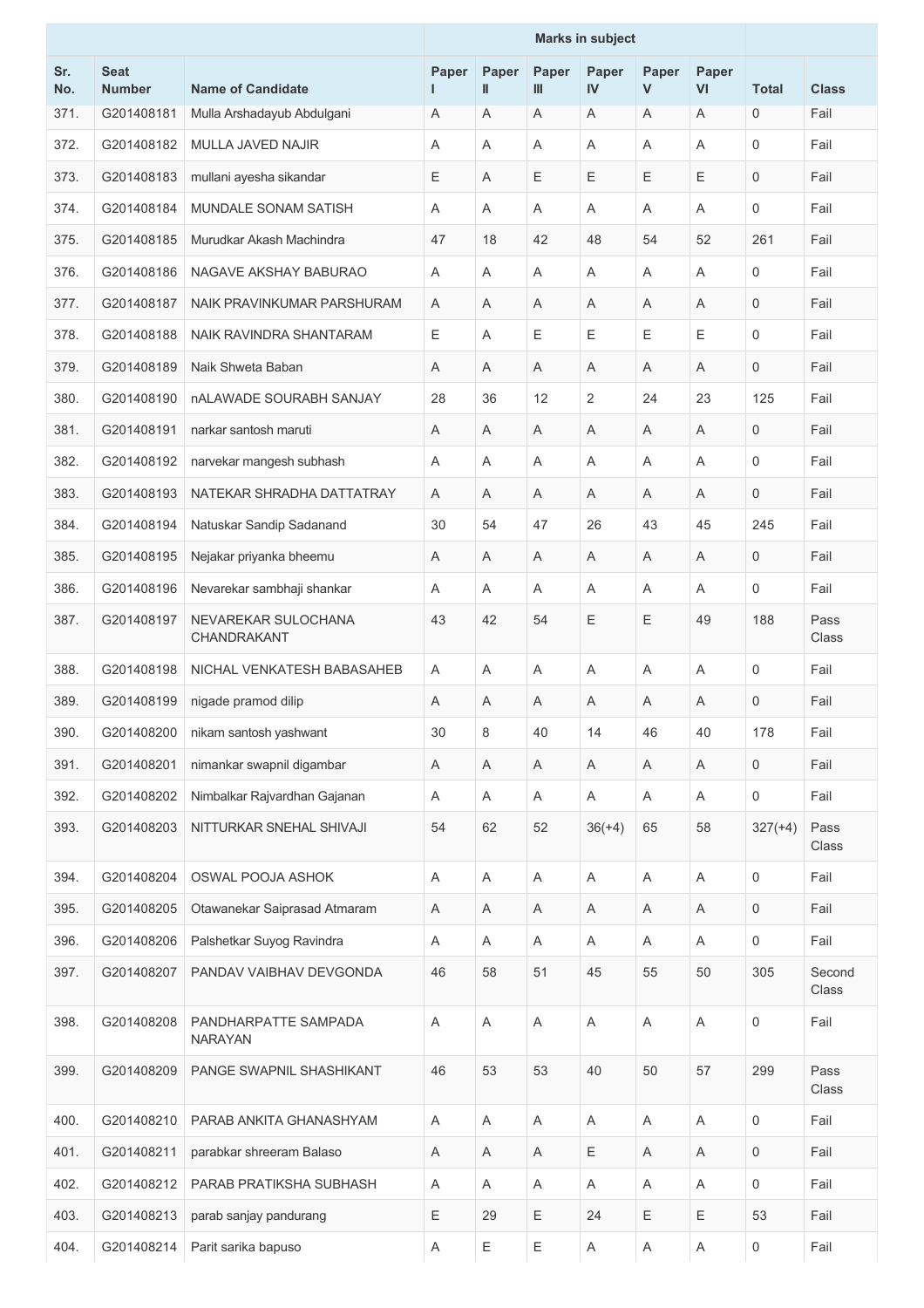|            |                              |                             |            |                       |            | <b>Marks in subject</b> |            |             |              |                 |
|------------|------------------------------|-----------------------------|------------|-----------------------|------------|-------------------------|------------|-------------|--------------|-----------------|
| Sr.<br>No. | <b>Seat</b><br><b>Number</b> | <b>Name of Candidate</b>    | Paper<br>ш | Paper<br>$\mathbf{I}$ | Paper<br>Ш | Paper<br>IV             | Paper<br>V | Paper<br>VI | <b>Total</b> | <b>Class</b>    |
| 405.       | G201408215                   | parmaj ashutosh gundhar     | A          | A                     | A          | A                       | A          | A           | $\mathbf 0$  | Fail            |
| 406.       | G201408216                   | PATANE SHUBHANGI SUDHAKAR   | A          | $\overline{A}$        | Α          | A                       | A          | A           | 0            | Fail            |
| 407.       | G201408217                   | Patel Rahul Ramesh          | 27         | 43                    | 46         | 40                      | 29         | 42          | 227          | Fail            |
| 408.       | G201408218                   | PATEL ARZOO SABIR           | A          | A                     | A          | A                       | A          | A           | 0            | Fail            |
| 409.       | G201408219                   | Patel Jamir Liyakat         | Α          | Α                     | Α          | A                       | Α          | A           | 0            | Fail            |
| 410.       | G201408220                   | patil Gavade Vinod Vitthal  | A          | A                     | Е          | A                       | A          | A           | $\mathbf 0$  | Fail            |
| 411.       | G201408221                   | PATIL AAKANKSHA RAJGOUNDA   | A          | A                     | A          | A                       | Α          | A           | 0            | Fail            |
| 412.       | G201408222                   | PATIL ABHIJEET MADHUKAR     | A          | A                     | Α          | Α                       | A          | A           | $\Omega$     | Fail            |
| 413.       | G201408223                   | <b>pATIL AISHWARYA ANIL</b> | A          | A                     | A          | A                       | A          | A           | 0            | Fail            |
| 414.       | G201408224                   | Patil Aishwarya Yuvraj      | 47         | 55                    | 53         | 52                      | 54         | 60          | 321          | Second<br>Class |
| 415.       | G201408225                   | PATIL AJAY PRAKASH          | A          | A                     | Α          | A                       | A          | A           | 0            | Fail            |
| 416.       | G201408226                   | Patil Ajit Vijay            | 50         | 67                    | 51         | 53                      | 57         | 66          | 344          | Second<br>Class |
| 417.       | G201408227                   | PATIL AKANKSHA PRADIPKUMAR  | A          | A                     | Α          | A                       | Α          | A           | 0            | Fail            |
| 418.       | G201408228                   | patil akanksha sanjay       | A          | A                     | Α          | A                       | A          | A           | $\mathbf 0$  | Fail            |
| 419.       | G201408229                   | PATIL AKANKSHA SURESH       | A          | A                     | Α          | A                       | A          | A           | 0            | Fail            |
| 420.       | G201408230                   | PATIL AKSHAY RAMESH         | 47         | 22                    | 51         | 46                      | 50         | 53          | 269          | Fail            |
| 421.       | G201408231                   | PATIL AMAR BALASO           | A          | A                     | Α          | A                       | A          | A           | 0            | Fail            |
| 422.       | G201408232                   | PATIL AMAR GANPATRAO        | Α          | Α                     | Ε          | Ε                       | Α          | A           | 0            | Fail            |
| 423.       | G201408233                   | PATIL AMIT VIJAYKUMAR       | Ε          | A                     | Е          | Α                       | Ε          | A           | 0            | Fail            |
| 424.       | G201408234                   | Patil Amol Ashok            | 45         | 45                    | 55         | 8                       | 50         | 53          | 256          | Fail            |
| 425.       | G201408235                   | PATIL AMRAJA AMRUT          | 50         | 53                    | 52         | 56                      | 60         | 64          | 335          | Second<br>Class |
| 426.       | G201408236                   | PATIL AMRUTA CHANDRAKANT    | Α          | Α                     | Α          | Α                       | Α          | A           | $\mathbf 0$  | Fail            |
| 427.       | G201408237                   | PATIL ARATI RANGRAO         | 54         | 65                    | 50         | 48                      | 52         | 56          | 325          | Second<br>Class |
| 428.       | G201408238                   | PATIL ASHWINI APPASO        | Α          | Α                     | A          | Α                       | A          | A           | 0            | Fail            |
| 429.       | G201408239                   | PATIL ASHWINI SAGAR         | A          | Α                     | Α          | Α                       | A          | A           | 0            | Fail            |
| 430.       | G201408240                   | patil ashwini sambhaji      | A          | Α                     | A          | Α                       | A          | A           | 0            | Fail            |
| 431.       | G201408241                   | PATIL ASHWINI SANDIP        | Α          | Α                     | Α          | Α                       | A          | A           | $\mathbf 0$  | Fail            |
| 432.       | G201408242                   | Patil Ashwini Sopan         | A          | A                     | A          | Α                       | A          | A           | 0            | Fail            |
| 433.       | G201408243                   | Patil Atul Shripati         | A          | A                     | A          | A                       | A          | A           | $\mathbf 0$  | Fail            |
| 434.       | G201408244                   | Patil Chetan Popat          | Α          | A                     | Α          | A                       | Α          | $\mathsf A$ | 0            | Fail            |
| 435.       | G201408245                   | PATIL DATTATRAYA ANANDA     | 40         | 51                    | 43         | 12                      | 47         | 40          | 233          | Fail            |
| 436.       | G201408246                   | PATIL DEEPALI DNYANOBA      | A          | A                     | Α          | A                       | A          | A           | 0            | Fail            |
| 437.       | G201408247                   | PATIL DHANSHRI GANPATI      | 44         | 58                    | 53         | 40                      | 52         | 65          | 312          | Second<br>Class |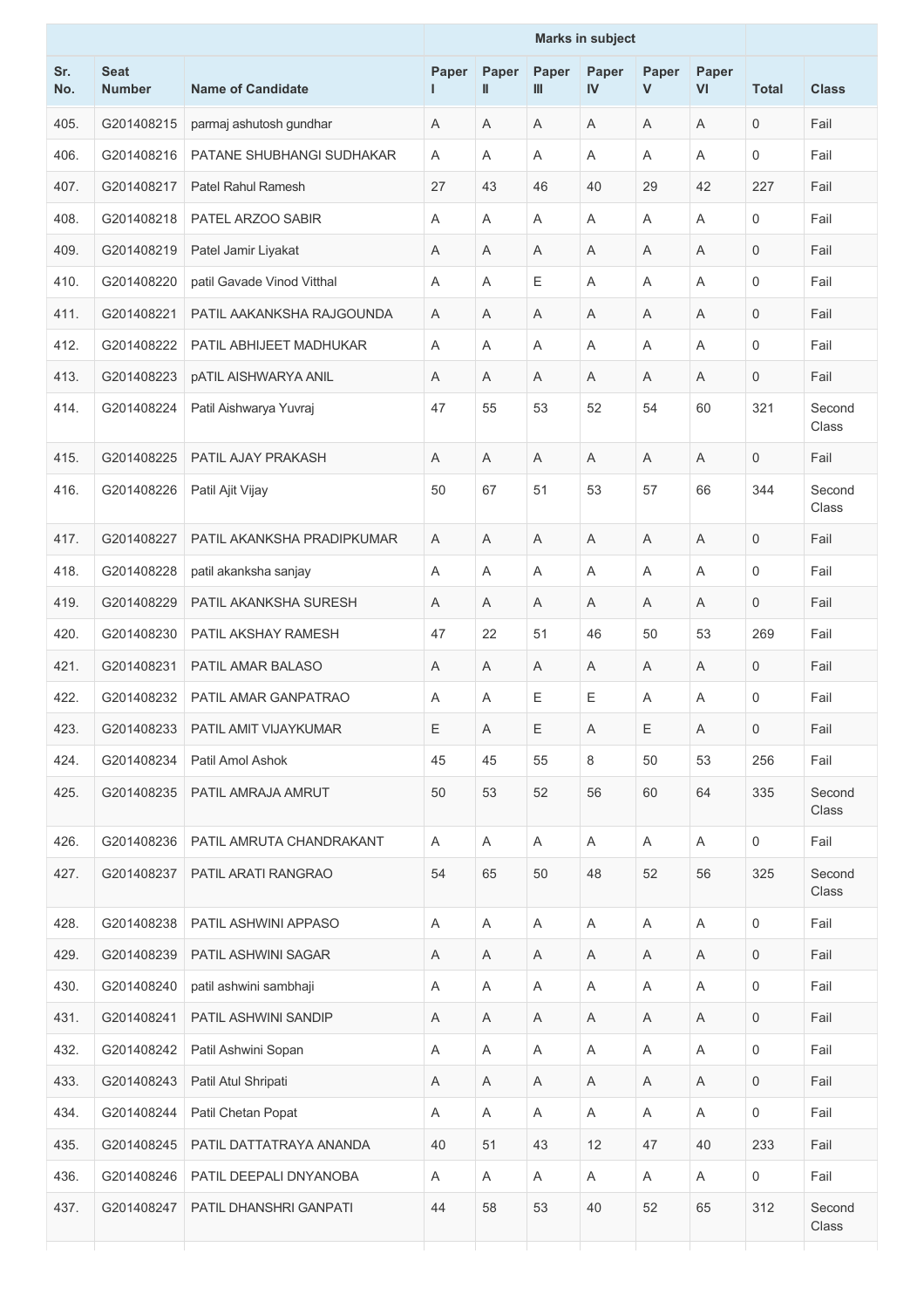|            |                              |                                | <b>Marks in subject</b> |                           |            |             |            |                |              |                       |
|------------|------------------------------|--------------------------------|-------------------------|---------------------------|------------|-------------|------------|----------------|--------------|-----------------------|
| Sr.<br>No. | <b>Seat</b><br><b>Number</b> | <b>Name of Candidate</b>       | Paper                   | Paper<br>$\mathbf{I}$     | Paper<br>Ш | Paper<br>IV | Paper<br>V | Paper<br>VI    | <b>Total</b> | <b>Class</b>          |
| 438.       | G201408248                   | PATIL DHIRAJ MARUTI            | 34                      | 65                        | 46         | 23          | 41         | 50             | 259          | Fail                  |
| 439.       | G201408249                   | patil ganesh Laxman            | A                       | A                         | Α          | A           | A          | A              | 0            | Fail                  |
| 440.       | G201408250                   | PATIL GAURI VILAS              | 57                      | 64                        | 55         | 65          | 71         | 67             | 379          | First<br><b>Class</b> |
| 441.       | G201408251                   | PATIL GEETA BALASO             | 51                      | 68                        | 50         | 56          | 52         | 60             | 337          | Second<br>Class       |
| 442.       | G201408252                   | PATIL GEETANJALI VISHWASRAO    | 44                      | 68                        | 50         | $34(+6)$    | 48         | 50             | $294(+6)$    | Pass<br>Class         |
| 443.       | G201408253                   | PATIL GOURI ANANDA             | A                       | A                         | Α          | A           | Α          | Α              | 0            | Fail                  |
| 444.       | G201408254                   | PATIL JYOTI PANDURANG          | A                       | A                         | Α          | A           | Α          | A              | $\mathbf 0$  | Fail                  |
| 445.       | G201408255                   | PATIL KOMAL VASANT             | Α                       | A                         | Α          | A           | Α          | A              | 0            | Fail                  |
| 446.       | G201408256                   | <b>PATIL KUNAL DILIP</b>       | A                       | A                         | Α          | A           | A          | A              | $\mathbf 0$  | Fail                  |
| 447.       | G201408257                   | PATIL MADHURI MADHUKAR         | E                       | Α                         | Ε          | E           | A          | A              | 0            | Fail                  |
| 448.       | G201408258                   | PATIL MAHADEV MAHIPATI         | 40                      | Ε                         | Е          | Ε           | 49         | $\mathsf E$    | 89           | Pass<br>Class         |
| 449.       | G201408259                   | Patil Mahesh Suresh            | A                       | A                         | Α          | A           | A          | A              | $\mathbf 0$  | Fail                  |
| 450.       | G201408260                   | <b>PATIL MAYUR BAJIRAO</b>     | A                       | A                         | A          | A           | A          | $\overline{A}$ | 0            | Fail                  |
| 451.       | G201408261                   | PATIL MILIND DIGAMBAR          | 44                      | 50                        | 47         | 48          | 49         | 61             | 299          | Pass<br>Class         |
| 452.       | G201408262                   | PATIL NEHA NAMDEV              | A                       | A                         | Α          | Α           | Α          | A              | 0            | Fail                  |
| 453.       | G201408263                   | patil neha sambhaji            | A                       | A                         | Α          | A           | A          | A              | 0            | Fail                  |
| 454.       | G201408264                   | PATIL OMKAR eKNATH             | 9                       | 20                        | 44         | 41          | 40         | 55             | 209          | Fail                  |
| 455.       | G201408265                   | Patil Omkar Sanjay             | 8                       | Α                         | Α          | Α           | A          | Α              | 8            | Fail                  |
| 456.       | G201408266                   | patil onkar vijay              | 14                      | 32                        | 21         | 8           | 18         | 40             | 133          | Fail                  |
| 457.       | G201408267                   | PATIL POOJA KRISHNAT           | 29                      | 55                        | 54         | 45          | 52         | 60             | 295          | Fail                  |
| 458.       | G201408268                   | PATIL POOJA NARAYAN            | Α                       | $\boldsymbol{\mathsf{A}}$ | Α          | Α           | A          | A              | 0            | Fail                  |
| 459.       | G201408269                   | PATIL POONAM BABASO            | A                       | A                         | Α          | A           | A          | A              | 0            | Fail                  |
| 460.       | G201408270                   | Patil Poonam Mohan             | Α                       | Α                         | Α          | A           | Α          | $\mathsf A$    | 0            | Fail                  |
| 461.       | G201408271                   | patil prabhakar shankar        | 40                      | 53                        | 45         | 52          | 43         | 63             | 296          | Pass<br>Class         |
| 462.       | G201408272                   | Patil Pradnya Gama             | Α                       | Α                         | A          | Α           | A          | $\mathsf A$    | $\mathbf 0$  | Fail                  |
| 463.       | G201408273                   | PATIL PRAJAKTA JAYWANT         | Α                       | Α                         | Α          | Α           | A          | A              | 0            | Fail                  |
| 464.       | G201408274                   | <b>pATIL PRAKASH BANDOPANT</b> | A                       | A                         | Α          | Α           | A          | A              | 0            | Fail                  |
| 465.       | G201408275                   | Patil Prakash Pandit           | 11                      | Α                         | Α          | Α           | A          | A              | 11           | Fail                  |
| 466.       | G201408276                   | PATIL PRASHANT TATOBA          | A                       | Α                         | A          | Α           | A          | A              | 0            | Fail                  |
| 467.       | G201408277                   | PATIL PRATIK PRADIP            | A                       | Α                         | Α          | A           | A          | A              | 0            | Fail                  |
| 468.       | G201408278                   | PATIL PRATIK PUNDALIK          | Α                       | A                         | Α          | A           | A          | $\mathsf A$    | 0            | Fail                  |
| 469.       | G201408279                   | PATIL PRAVIN DHONDIRAM         | 40                      | 43                        | 55         | $34(+6)$    | 44         | 49             | $265(+6)$    | Pass<br>Class         |
| 470.       | G201408280                   | PATIL PRAVIN DINAKAR           | A                       | A                         | A          | A           | A          | A              | 0            | Fail                  |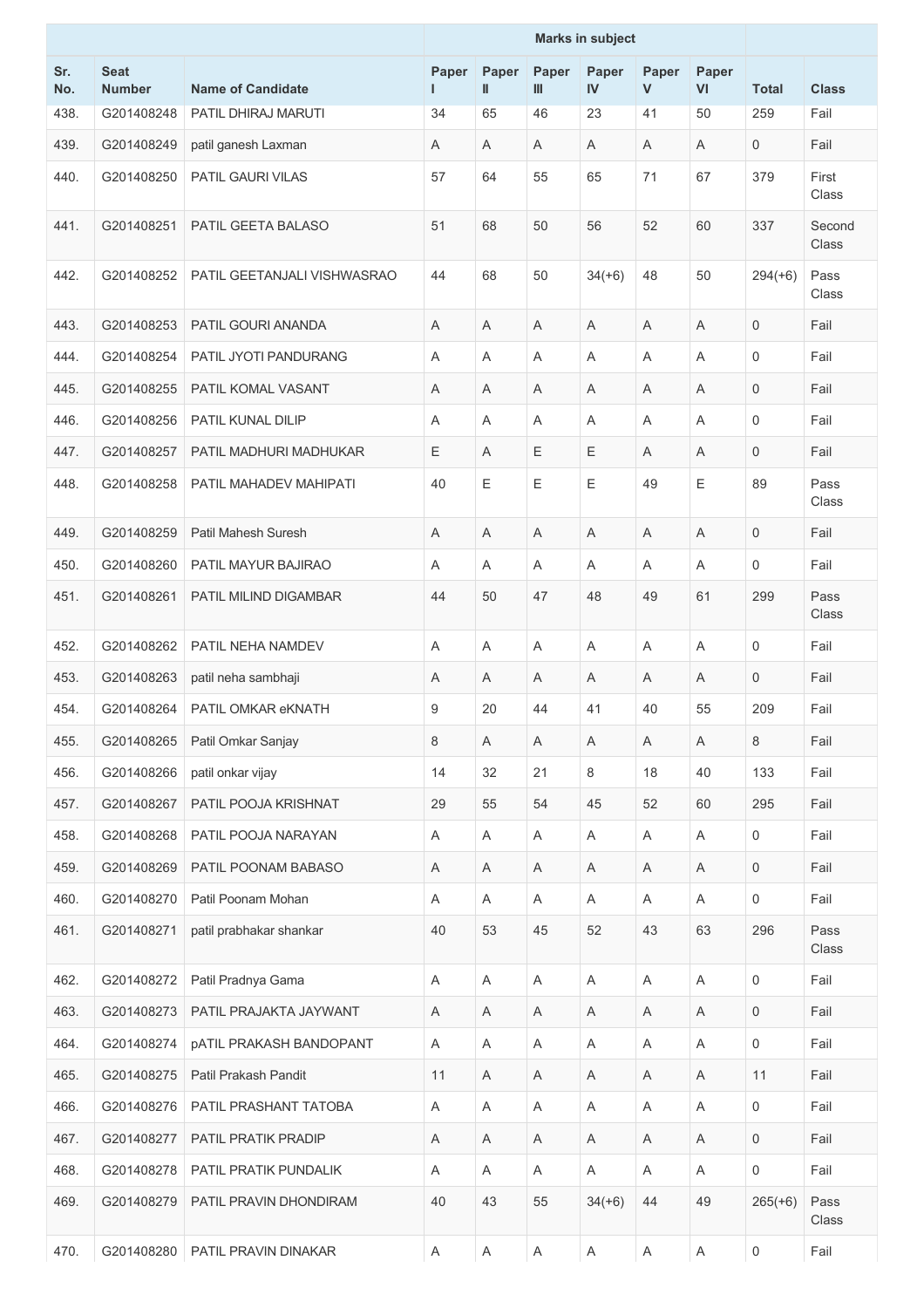|            |                              |                              | <b>Marks in subject</b> |            |            |                           |            |             |                |                 |
|------------|------------------------------|------------------------------|-------------------------|------------|------------|---------------------------|------------|-------------|----------------|-----------------|
| Sr.<br>No. | <b>Seat</b><br><b>Number</b> | <b>Name of Candidate</b>     | Paper                   | Paper<br>Ш | Paper<br>Ш | Paper<br>IV               | Paper<br>V | Paper<br>VI | <b>Total</b>   | <b>Class</b>    |
| 471.       | G201408281                   | Patil Priyanka Prakash       | A                       | A          | Α          | A                         | A          | A           | 0              | Fail            |
| 472.       | G201408282                   | Patil Priyanka Chandrakant   | Α                       | Α          | Α          | Α                         | A          | A           | $\Omega$       | Fail            |
| 473.       | G201408283                   | PATIL PRIYANKA SHANKAR       | 34                      | 68         | 42         | 22                        | 35         | 52          | 253            | Fail            |
| 474.       | G201408284                   | PATIL PRUTHVIRAJ VISHWAS     | 27                      | 44         | 40         | 31                        | 34         | 52          | 228            | Fail            |
| 475.       | G201408285                   | PATIL RANJIT UTTAM           | A                       | A          | Α          | A                         | A          | A           | 0              | Fail            |
| 476.       | G201408286                   | PATIL RASIKA INDRAJIT        | 50                      | 55         | 57         | $37(+3)$                  | 63         | 70          | $332(+3)$      | Pass<br>Class   |
| 477.       | G201408287                   | Patil Rohini Tanaji          | Α                       | A          | Α          | A                         | Α          | A           | 0              | Fail            |
| 478.       | G201408288                   | PATIL ROHIT KALGONDA         | A                       | Α          | Α          | A                         | Α          | Α           | 0              | Fail            |
| 479.       | G201408289                   | Patil Rupali Ajit            | A                       | A          | Α          | A                         | A          | A           | 0              | Fail            |
| 480.       | G201408290                   | PATIL SAGAR DATTATRAY        | Α                       | A          | Α          | A                         | Α          | A           | 0              | Fail            |
| 481.       | G201408291                   | PATIL SAGAR SARJERAO         | Α                       | A          | Α          | A                         | Α          | A           | 0              | Fail            |
| 482.       | G201408292                   | PATIL SAIRAJ SURESH          | 30                      | 50         | 30         | 21                        | 41         | 47          | 219            | Fail            |
| 483.       | G201408293                   | PATIL SAMBHAJI SATAPPA       | A                       | A          | Α          | A                         | A          | A           | $\mathbf 0$    | Fail            |
| 484.       | G201408294                   | PATIL SANDIP TUKARAM         | Α                       | A          | Α          | A                         | Α          | A           | 0              | Fail            |
| 485.       | G201408295                   | patil sangita ananda         | 40                      | 43         | 45         | 20                        | E          | 44          | 192            | Fail            |
| 486.       | G201408296                   | PATIL SANJAY HARI            | A                       | A          | Α          | A                         | A          | A           | 0              | Fail            |
| 487.       | G201408297                   | Patil Sanket Subhash         | 8                       | A          | Α          | A                         | Α          | A           | 8              | Fail            |
| 488.       | G201408298                   | <b>PATIL SHANKAR GANPATI</b> | A                       | Α          | Α          | A                         | Α          | A           | 0              | Fail            |
| 489.       | G201408299                   | Patil Sharmila Sachin        | Ε                       | 57         | Ε          | 46                        | Ε          | 65          | 168            | Pass<br>Class   |
| 490.       | G201408300                   | patil shrirang haribhau      | 45                      | 53         | 55         | 52                        | 63         | 67          | 335            | Second<br>Class |
| 491.       | G201408301                   | PATIL SIDDHI AJAY            | $\overline{7}$          | A          | Α          | Α                         | Α          | Α           | $\overline{7}$ | Fail            |
| 492.       | G201408302                   | PATIL SNEHAL HIMMATRAO       | A                       | A          | Α          | A                         | A          | A           | 0              | Fail            |
| 493.       | G201408303                   | PATIL SNEHAL SUBHASH         | Α                       | A          | Ε          | Ε                         | A          | A           | $\mathbf 0$    | Fail            |
| 494.       | G201408304                   | Patil Sonali Rajaram         | $\mathsf E$             | A          | Α          | $\boldsymbol{\mathsf{A}}$ | Α          | A           | $\mathbf 0$    | Fail            |
| 495.       | G201408305                   | PATIL SONALI SARJERAO        | A                       | A          | A          | Α                         | A          | A           | 0              | Fail            |
| 496.       | G201408306                   | Patil Sourabh Suresh         | 35                      | 53         | 46         | 26                        | 52         | 54          | 266            | Fail            |
| 497.       | G201408307                   | PATIL SOURABH TUKARAM        | 34                      | 60         | 43         | 35                        | E          | 54          | 226            | Fail            |
| 498.       | G201408308                   | PATIL SUJATA DINKAR          | 42                      | 63         | 46         | 48                        | 57         | 54          | 310            | Second<br>Class |
| 499.       | G201408309                   | PATIL SUPRIYA ANANDA         | Α                       | Α          | A          | Α                         | A          | Α           | $\mathbf 0$    | Fail            |
| 500.       | G201408310                   | PATIL SUPRIYA SARDAR         | $51(+1)$                | 71         | 53         | 56                        | 70         | 58          | $359(+1)$      | First<br>Class  |
| 501.       | G201408311                   | PATIL SURAJ SAMPAT           | Α                       | A          | A          | A                         | A          | A           | 0              | Fail            |
| 502.       | G201408312                   | PATIL SWATI ANANDA           | A                       | A          | A          | A                         | A          | A           | $\mathbf 0$    | Fail            |
| 503.       | G201408313                   | PATIL VAIBHAV SAMBHAJI       | 43                      | 43         | 53         | 46                        | 68         | 64          | 317            | Second<br>Class |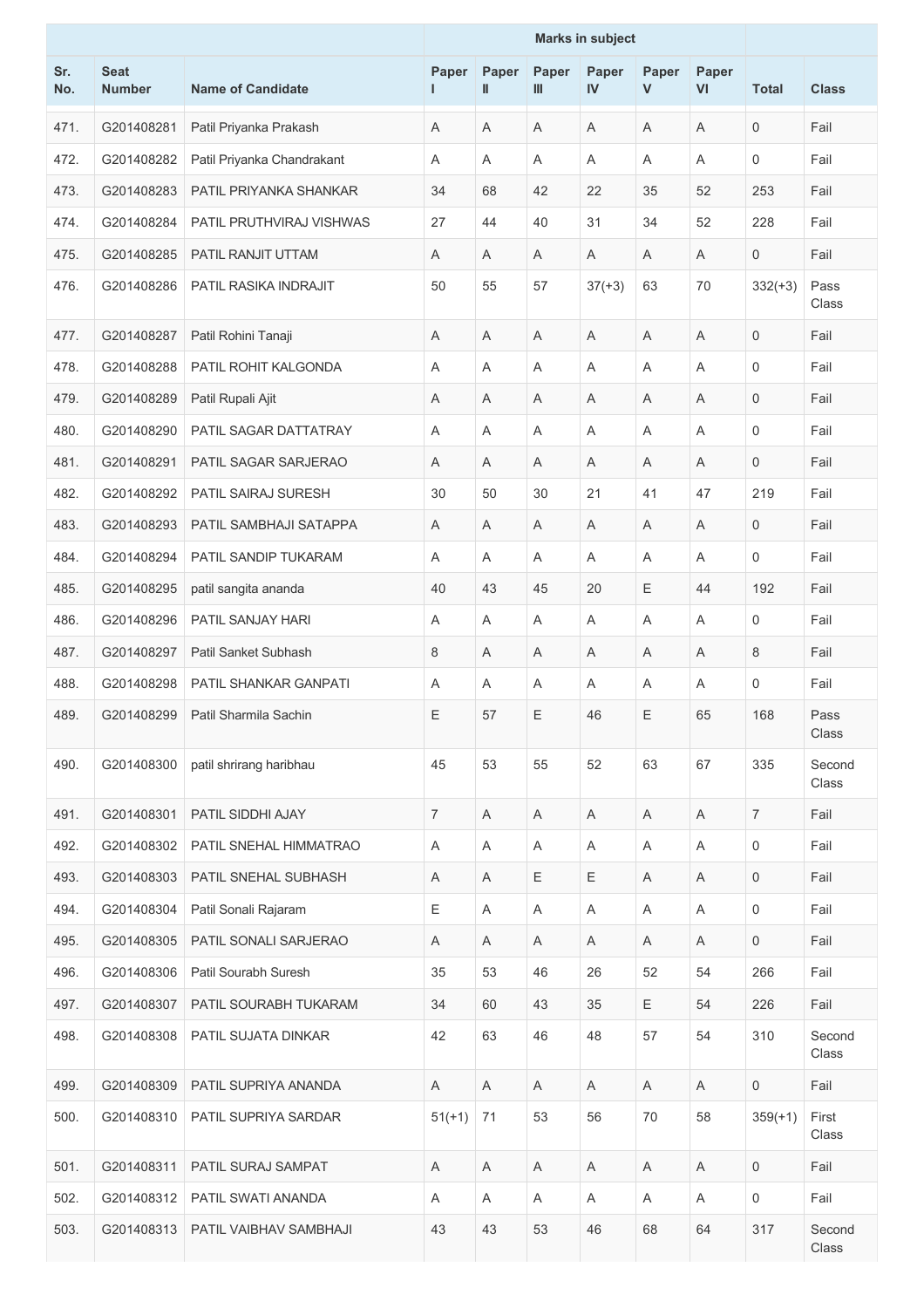|            |                              |                                            | <b>Marks in subject</b> |                       |            |                           |            |                           |              |                 |
|------------|------------------------------|--------------------------------------------|-------------------------|-----------------------|------------|---------------------------|------------|---------------------------|--------------|-----------------|
| Sr.<br>No. | <b>Seat</b><br><b>Number</b> | <b>Name of Candidate</b>                   | Paper                   | Paper<br>$\mathbf{I}$ | Paper<br>Ш | Paper<br>IV               | Paper<br>V | Paper<br>VI               | <b>Total</b> | <b>Class</b>    |
| 504.       | G201408314                   | PATIL VANITA SHAHAJI                       | A                       | A                     | A          | A                         | Α          | A                         | $\mathbf 0$  | Fail            |
| 505.       | G201408315                   | PATIL VIJAY JAYAWANT                       | Α                       | A                     | A          | A                         | Α          | Α                         | $\mathbf 0$  | Fail            |
| 506.       | G201408316                   | PATIL VIKAS BABASO                         | Α                       | Α                     | A          | Α                         | Α          | Α                         | $\mathbf 0$  | Fail            |
| 507.       | G201408317                   | PATIL VINAYAK RAJARAM                      | Α                       | Α                     | Α          | Α                         | Α          | A                         | $\mathbf{0}$ | Fail            |
| 508.       | G201408318                   | PATIL VISHAL RAGHUNATH                     | Α                       | A                     | A          | Α                         | Α          | A                         | $\mathbf 0$  | Fail            |
| 509.       | G201408319                   | Patil Yuvraj Bhikaji                       | A                       | A                     | Α          | A                         | Α          | A                         | $\mathbf{0}$ | Fail            |
| 510.       | G201408320                   | Patwardhan Vishakha Atul                   | Α                       | A                     | A          | Α                         | Α          | A                         | $\mathbf 0$  | Fail            |
| 511.       | G201408321                   | <b>Pawar Aniket Uttam</b>                  | Α                       | A                     | Α          | Α                         | Α          | A                         | $\mathbf 0$  | Fail            |
| 512.       | G201408322                   | pawar monika umesh                         | A                       | A                     | A          | Α                         | Α          | A                         | $\mathbf 0$  | Fail            |
| 513.       | G201408323                   | PAWAR NANDKUMAR MANGESH                    | A                       | A                     | Α          | Α                         | Α          | A                         | 0            | Fail            |
| 514.       | G201408324                   | pawar prathamesh shivaji                   | Α                       | A                     | Α          | A                         | Α          | A                         | $\mathbf 0$  | Fail            |
| 515.       | G201408325                   | PAWAR RAJANIGANDHIA MANSING                | Α                       | A                     | A          | A                         | Α          | A                         | 0            | Fail            |
| 516.       | G201408326                   | PAWAR SAPANA LAXMAN                        | A                       | Α                     | Α          | A                         | Α          | Α                         | $\mathbf 0$  | Fail            |
| 517.       | G201408327                   | pawar shubham sunil                        | 29                      | 23                    | 50         | 20                        | 48         | $\mathsf E$               | 170          | Fail            |
| 518.       | G201408328                   | Pawar Sonal Arvind                         | Α                       | A                     | Α          | A                         | Α          | A                         | $\mathbf 0$  | Fail            |
| 519.       | G201408329                   | PAWAR SOURABH SUNIL                        | Α                       | A                     | Α          | A                         | Α          | A                         | $\mathbf{0}$ | Fail            |
| 520.       | G201408330                   | PAWAR VIGHANESH RAMESH                     | A                       | A                     | A          | A                         | Α          | Α                         | $\mathbf 0$  | Fail            |
| 521.       | G201408331                   | Pawaskar Sujay Sharad                      | 40                      | 54                    | 46         | 30                        | 50         | 55                        | 275          | Fail            |
| 522.       | G201408332                   | pednekar santosh chandrakant               | Α                       | A                     | Α          | Α                         | Α          | A                         | $\mathbf 0$  | Fail            |
| 523.       | G201408333                   | Phadake Rujuta Rahul                       | $\mathsf A$             | $\mathsf A$           | Α          | $\boldsymbol{\mathsf{A}}$ | A          | $\mathsf A$               | 0            | Fail            |
| 524.       | G201408334                   | PHADTARE DHAIRYASHEEL<br><b>VITTHALRAO</b> | A                       | A                     | Α          | A                         | Α          | A                         | $\mathbf 0$  | Fail            |
| 525.       | G201408335                   | PHARNE DIPTI SUNIL                         | Α                       | Α                     | A          | Α                         | A          | A                         | $\mathbf{0}$ | Fail            |
| 526.       | G201408336                   | PINGALE MANGESH RAMESH                     | A                       | Α                     | A          | Α                         | Α          | A                         | $\mathbf 0$  | Fail            |
| 527.       | G201408337                   | PIRANKAR RENUKA SUNIL                      | Α                       | Α                     | Α          | Α                         | Α          | $\boldsymbol{\mathsf{A}}$ | $\mathbf 0$  | Fail            |
| 528.       | G201408338                   | Poche Priyanka Mahesh                      | Α                       | A                     | A          | A                         | Α          | A                         | 0            | Fail            |
| 529.       | G201408339                   | POL AAKASH MOTILAL                         | A                       | Α                     | Α          | Α                         | Α          | Α                         | $\mathbf 0$  | Fail            |
| 530.       | G201408340                   | POON SEEMA MANBAHADUR                      | A                       | A                     | Α          | A                         | A          | A                         | $\mathbf 0$  | Fail            |
| 531.       | G201408341                   | POTDAR JYOTI RAJENDRA                      | 30                      | 33                    | 40         | 16                        | 27         | 42                        | 188          | Fail            |
| 532.       | G201408342                   | Powar Suman Santosh                        | A                       | Α                     | Α          | Α                         | A          | $\boldsymbol{\mathsf{A}}$ | $\mathbf 0$  | Fail            |
| 533.       | G201408343                   | PRAJAKTA VIJAYKUMAR GURAV                  | A                       | A                     | A          | A                         | A          | A                         | $\mathbf 0$  | Fail            |
| 534.       | G201408344                   | PUJARI KUMAR SUBHASH                       | Е                       | 30                    | Е          | Ε                         | 63         | 62                        | 155          | Fail            |
| 535.       | G201408345                   | Pujari Rushikesh Ananda                    | 22                      | 45                    | 40         | 44                        | 52         | 69                        | 272          | Fail            |
| 536.       | G201408346                   | PUJARI SAGAR SHIVAJI                       | Ε                       | 54                    | E          | 53                        | Ε          | $\mathsf E$               | 107          | Pass<br>Class   |
| 537.       | G201408347                   | PURAT MADHAV MAHESH                        | 45                      | 71                    | 54         | 42                        | 53         | 60                        | 325          | Second<br>Class |
| 538.       | G201408348                   | Rampure Pranav Shrikrishna                 | 56                      | 55                    | $53(+6)$   | 56                        | 66         | 68                        | $354(+6)$    | First           |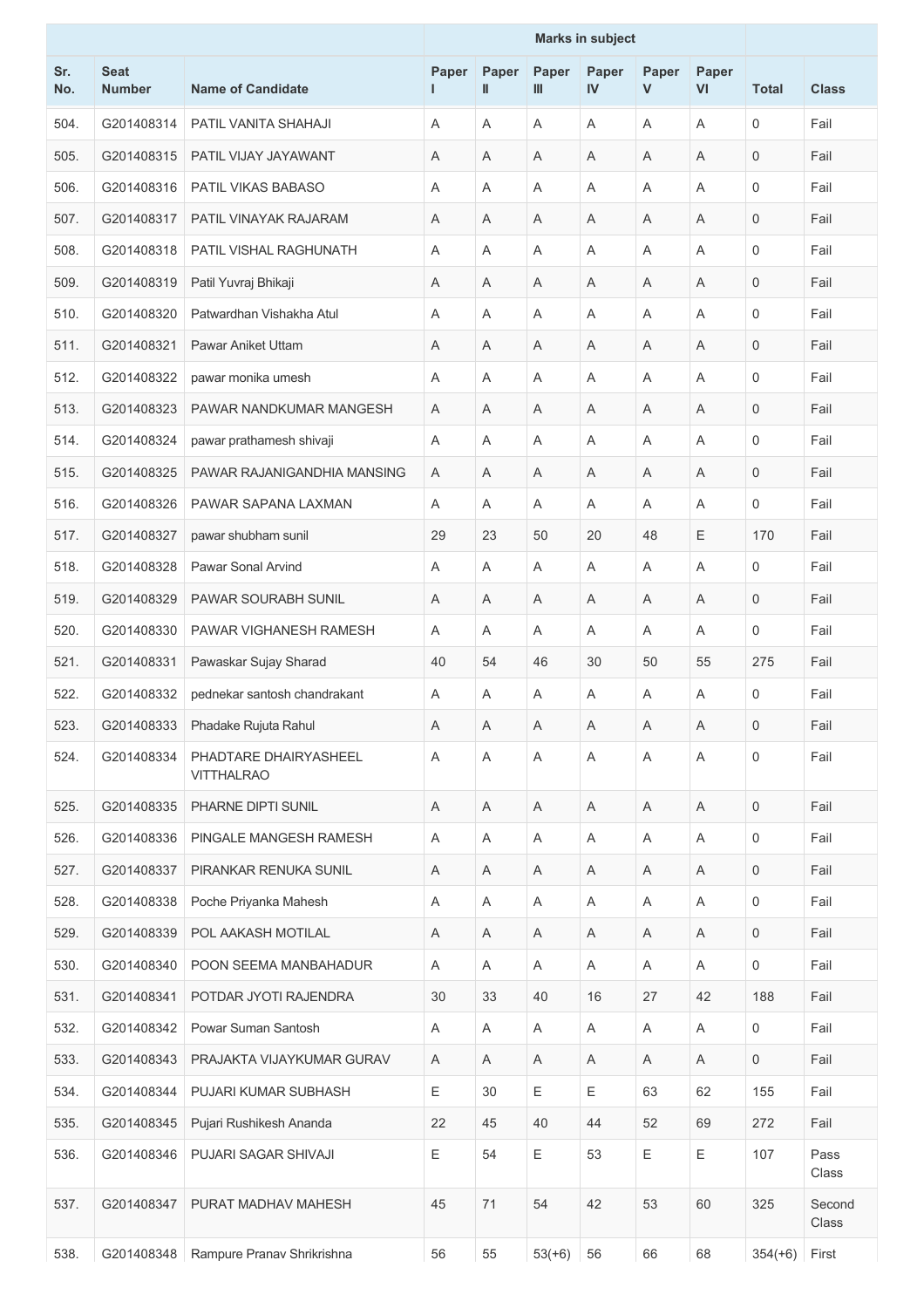|            |                              |                                  |          |                       |            | <b>Marks in subject</b> |            |                           |                     |                 |
|------------|------------------------------|----------------------------------|----------|-----------------------|------------|-------------------------|------------|---------------------------|---------------------|-----------------|
| Sr.<br>No. | <b>Seat</b><br><b>Number</b> | <b>Name of Candidate</b>         | Paper    | Paper<br>$\mathbf{I}$ | Paper<br>Ш | Paper<br>IV             | Paper<br>V | Paper<br><b>VI</b>        | <b>Total</b>        | <b>Class</b>    |
|            |                              |                                  |          |                       |            |                         |            |                           |                     | Class           |
| 539.       | G201408349                   | <b>RANE ABHIJIT ANIL</b>         | A        | A                     | Α          | A                       | A          | A                         | 0                   | Fail            |
| 540.       | G201408350                   | RANE APURVA AJIT                 | A        | A                     | Α          | A                       | Α          | A                         | $\mathbf 0$         | Fail            |
| 541.       | G201408351                   | RANE DHONDI CHANDRAKANT          | A        | A                     | Α          | A                       | A          | A                         | $\mathbf 0$         | Fail            |
| 542.       | G201408352                   | RANE RENUKA RAVINDRA             | 44       | 51                    | 54         | 40                      | 40         | 55                        | 284                 | Pass<br>Class   |
| 543.       | G201408353                   | Raorane Rupali Prathamesh        | E        | A                     | Е          | $\mathsf E$             | E          | $\mathsf E$               | $\mathbf 0$         | Fail            |
| 544.       | G201408354                   | Rasam Smita Govind               | 41       | 30                    | 50         | 24                      | 40         | 41                        | 226                 | Fail            |
| 545.       | G201408355                   | RATHOD AARTEE SHRIKANT           | A        | A                     | Α          | A                       | A          | A                         | $\mathbf 0$         | Fail            |
| 546.       | G201408356                   | ravale ramchandr vishnu          | A        | A                     | A          | A                       | A          | $\overline{A}$            | $\mathbf 0$         | Fail            |
| 547.       | G201408357                   | REDEKAR SULBHA BABU              | A        | A                     | Α          | Α                       | A          | A                         | $\mathbf 0$         | Fail            |
| 548.       | G201408358                   | redij sushant sanjeev            | 40       | 45                    | 54         | 42                      | 57         | 62                        | 300                 | Second<br>Class |
| 549.       | G201408359                   | REGADE MAHESH MARUTIRAO          | A        | A                     | Α          | A                       | A          | A                         | $\mathbf 0$         | Fail            |
| 550.       | G201408360                   | <b>REMJE DAMINI VINAYAK</b>      | A        | A                     | Α          | Α                       | Α          | A                         | 0                   | Fail            |
| 551.       | G201408361                   | ROKADE SATYAJEET JAYAWANT        | A        | A                     | A          | A                       | A          | A                         | $\mathbf 0$         | Fail            |
| 552.       | G201408362                   | ROTE SHUBHANGI SANTOSH           | Α        | A                     | Α          | A                       | Α          | A                         | 0                   | Fail            |
| 553.       | G201408363                   | SADAVAR ANITA VISHNU             | A        | A                     | Α          | A                       | A          | A                         | $\mathbf 0$         | Fail            |
| 554.       | G201408364                   | SALOKHE CHIETALI SHIVAJI         | $47(+5)$ | 53                    | 54         | 65                      | 73         | 63                        | $355(+5)$           | First<br>Class  |
| 555.       | G201408365                   | salokhe mayur sanjay             | Α        | Α                     | Α          | Α                       | A          | A                         | 0                   | Fail            |
| 556.       | G201408366                   | SALOKHE SHIVANI RANGRAO          | Α        | Α                     | Α          | Α                       | Α          | Α                         | $\boldsymbol{0}$    | Fail            |
| 557.       | G201408367                   | <b>SALOKHE SURESH RAMCHANDRA</b> | A        | A                     | A          | Α                       | A          | A                         | $\mathsf 0$         | Fail            |
| 558.       | G201408368                   | Salokhe Vinayak Shivaji          | 25       | 28                    | Α          | Α                       | A          | Α                         | 53                  | Fail            |
| 559.       | G201408369                   | Salunkhe Namrata Ramchandra      | Α        | Α                     | A          | Α                       | A          | $\boldsymbol{\mathsf{A}}$ | $\mathbf 0$         | Fail            |
| 560.       | G201408370                   | SALUNKHE SNEHAL BABURAO          | A        | Α                     | Α          | Α                       | A          | $\boldsymbol{\mathsf{A}}$ | 0                   | Fail            |
| 561.       | G201408371                   | salvi ankita vilas               | Α        | Α                     | Α          | Α                       | Α          | Α                         | $\mathbf 0$         | Fail            |
| 562.       | G201408372                   | SALVI ASHISH ARVIND              | A        | A                     | Е          | Α                       | Α          | A                         | $\mathsf{O}\xspace$ | Fail            |
| 563.       | G201408373                   | salvi jitendra shamrao           | 25       | 10                    | 17         | 13                      | 44         | 46                        | 155                 | Fail            |
| 564.       | G201408374                   | SALVI NIKHIL ASHOK               | 46       | 55                    | 52         | 46                      | 64         | 68                        | 331                 | Second<br>Class |
| 565.       | G201408375                   | SAMIR YASHWANT BAGKAR            | 30       | 17                    | 51         | 18                      | 55         | 60                        | 231                 | Fail            |
| 566.       | G201408376                   | SANADI VINOD BALASAHEB           | Α        | Α                     | Α          | Α                       | A          | Α                         | $\mathbf 0$         | Fail            |
| 567.       | G201408377                   | SANDUGADE BHARAT ANIL            | A        | Α                     | A          | $\mathsf A$             | Α          | A                         | $\mathbf 0$         | Fail            |
| 568.       | G201408378                   | SANGAJ RADHIKA BHARAT            | 19       | 53                    | Α          | Α                       | A          | Α                         | 72                  | Fail            |
| 569.       | G201408379                   | Sangare Prajakta Kashinath       | 40       | 45                    | 50         | 24                      | 45         | 43                        | 247                 | Fail            |
| 570.       | G201408380                   | SANGAR MARUTI KERABA             | 41       | 14                    | 44         | 22                      | 53         | 50                        | 224                 | Fail            |
| 571.       | G201408381                   | SANNAKE ADITYA NEMINATH          | 40       | 41                    | 46         | 46                      | 48         | 68                        | 289                 | Pass<br>Class   |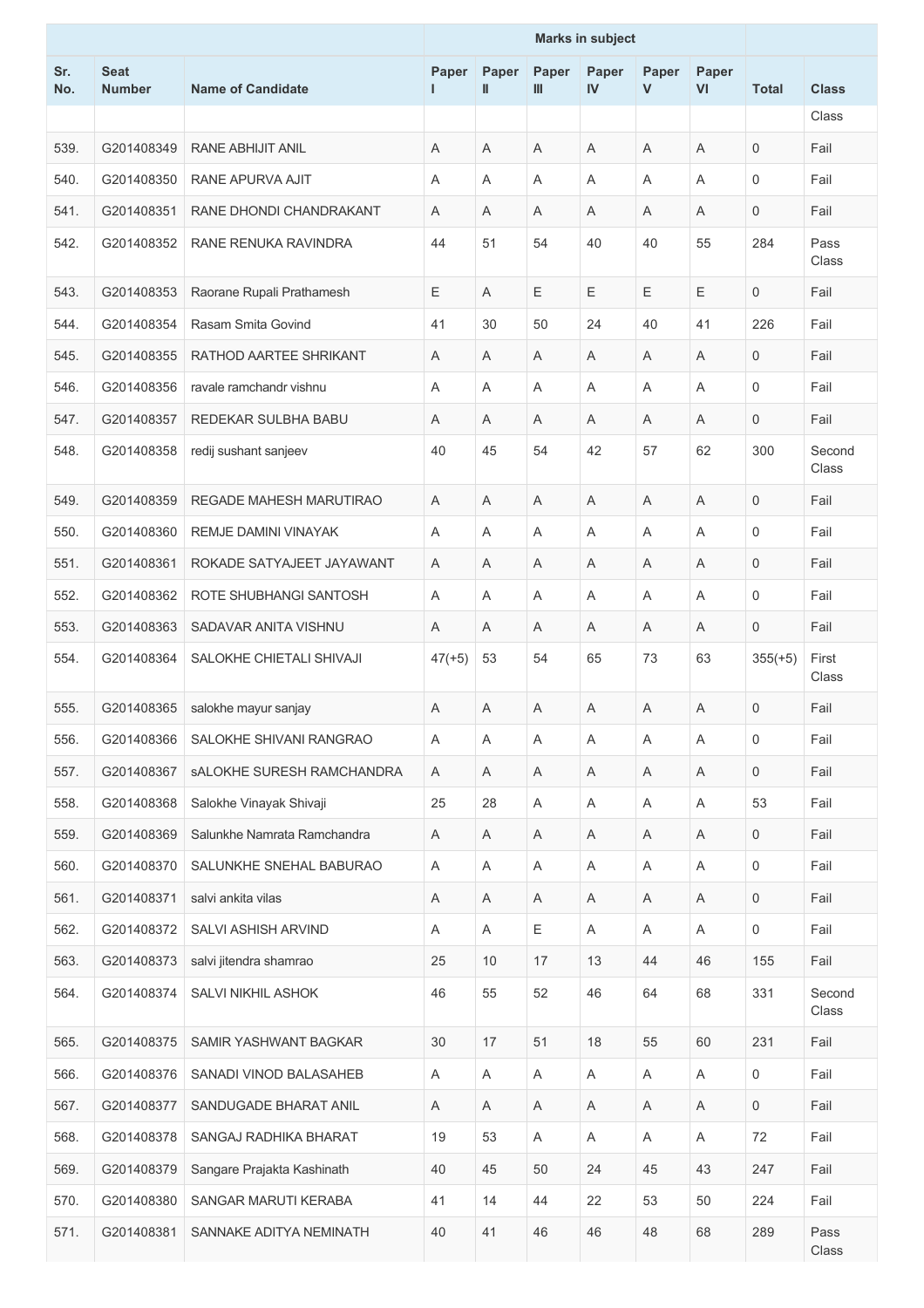|            |                              |                                         |              |                |            | <b>Marks in subject</b> |            |                |              |                 |
|------------|------------------------------|-----------------------------------------|--------------|----------------|------------|-------------------------|------------|----------------|--------------|-----------------|
| Sr.<br>No. | <b>Seat</b><br><b>Number</b> | <b>Name of Candidate</b>                | Paper        | Paper<br>Ш     | Paper<br>Ш | Paper<br>IV             | Paper<br>V | Paper<br>VI    | <b>Total</b> | <b>Class</b>    |
| 572.       | G201408382                   | SAPTE SUKANYA PRADIP                    | A            | A              | Α          | A                       | A          | A              | 0            | Fail            |
| 573.       | G201408383                   | SARATE YOGESH RAJENDRA                  | $46(+4)$     | 54             | 62         | 57                      | 68         | 69             | $356(+4)$    | First<br>Class  |
| 574.       | G201408384                   | Sarkavas AbdulrajJak Dastgir            | A            | A              | A          | A                       | Α          | A              | $\mathbf 0$  | Fail            |
| 575.       | G201408385                   | Sarnaik Akanksha Dipak                  | Α            | A              | Α          | A                       | Α          | A              | 0            | Fail            |
| 576.       | G201408386                   | SARPE RAJASHRI ARJUN                    | Α            | A              | Α          | Α                       | Α          | A              | 0            | Fail            |
| 577.       | G201408387                   | SATARDEKAR DHANASHRI<br><b>NARENDRA</b> | A            | Α              | Α          | A                       | Α          | A              | 0            | Fail            |
| 578.       | G201408388                   | SATPUTE PRIYANKA JAYWANT                | 50           | 30             | 51         | 52                      | 45         | 52             | 280          | Fail            |
| 579.       | G201408389                   | SATVEKAR SANGRAM SURESH                 | $\mathbf{1}$ | 3              | Α          | A                       | Α          | A              | 4            | Fail            |
| 580.       | G201408390                   | SATWILKAR HARSHAL SANTOSH               | A            | $\overline{A}$ | A          | A                       | Α          | $\overline{A}$ | $\mathbf 0$  | Fail            |
| 581.       | G201408391                   | SAWANT DIPESH GANGARAM                  | A            | A              | Α          | Α                       | A          | A              | 0            | Fail            |
| 582.       | G201408392                   | SAWANT NITESH RAVINDRA                  | 25           | 51             | Ε          | $\mathsf E$             | 49         | 54             | 179          | Fail            |
| 583.       | G201408393                   | <b>SAWANT PRATIK PRAVIN</b>             | 45           | 45             | 51         | 52                      | 60         | 50             | 303          | Second<br>Class |
| 584.       | G201408394                   | Sawant Tanuja Vilas                     | 47           | 53             | 52         | 48                      | 52         | 55             | 307          | Second<br>Class |
| 585.       | G201408395                   | SAWANT YUGANDHARA<br><b>JYOTIPRASAD</b> | 51           | 71             | 67         | 52                      | 75         | 68             | 384          | First<br>Class  |
| 586.       | G201408396                   | SHAH SANYAM PRAJYOT                     | A            | A              | Α          | A                       | Α          | A              | $\mathbf 0$  | Fail            |
| 587.       | G201408397                   | shaikh saifal jainuddin                 | A            | A              | Α          | A                       | A          | A              | 0            | Fail            |
| 588.       | G201408398                   | SHEDBALE PRAMOD RAVASAHEB               | A            | Α              | Α          | Α                       | Α          | Α              | 0            | Fail            |
| 589.       | G201408399                   | Shejawal Prajakta Vilas                 | A            | Α              | Α          | A                       | A          | A              | 0            | Fail            |
| 590.       | G201408400                   | Shelake Suraj Janardhan                 | A            | Α              | Α          | Α                       | A          | A              | $\mathbf 0$  | Fail            |
| 591.       | G201408401                   | SHELAR RAKHI JAYRAM                     | 45           | 45             | 52         | 49                      | 67         | 66             | 324          | Second<br>Class |
| 592.       | G201408402                   | SHELAR SOURABH SHIVAJI                  | A            | 67             | Α          | Α                       | A          | A              | 67           | Fail            |
| 593.       | G201408403                   | SHENEKAR POONAM GOPICHAND               | 18           | 23             | Α          | Α                       | A          | A              | 41           | Fail            |
| 594.       | G201408404                   | SHETAKE ANIKET ANANDRAO                 | 21           | 45             | Α          | Α                       | A          | Α              | 66           | Fail            |
| 595.       | G201408405                   | SHETAKE SHRADDHA SANJAY                 | Α            | Α              | Α          | Α                       | A          | A              | 0            | Fail            |
| 596.       | G201408406                   | shetye tejal subhash                    | A            | Α              | A          | Α                       | A          | A              | 0            | Fail            |
| 597.       | G201408407                   | SHIKALGAR IMRAN IMTAJ                   | 22           | 36             | 41         | 51                      | 42         | 59             | 251          | Fail            |
| 598.       | G201408408                   | SHINDE GAURI EKNATH                     | Α            | Α              | Α          | Α                       | Α          | Α              | 0            | Fail            |
| 599.       | G201408409                   | SHINDE GEETANJALI SHANTARAM             | A            | Α              | Α          | Α                       | A          | A              | 0            | Fail            |
| 600.       | G201408410                   | SHINDE JYOTI PRATAP                     | A            | Α              | A          | Α                       | A          | A              | 0            | Fail            |
| 601.       | G201408411                   | SHINDE MILIND MANOHAR                   | 40           | 65             | 47         | 20                      | 43         | 48             | 263          | Fail            |
| 602.       | G201408412                   | SHINDE MUKUND CHANDRAKANT               | A            | Α              | A          | Α                       | A          | Α              | 0            | Fail            |
| 603.       | G201408413                   | SHINDE OMKAR ARUN                       | 50           | 59             | 53         | 27                      | 53         | 54             | 296          | Fail            |
| 604.       | G201408414                   | SHINDE RAVINDRA BHIMRAO                 | 40           | 36             | 41         | 28                      | 49         | 55             | 249          | Fail            |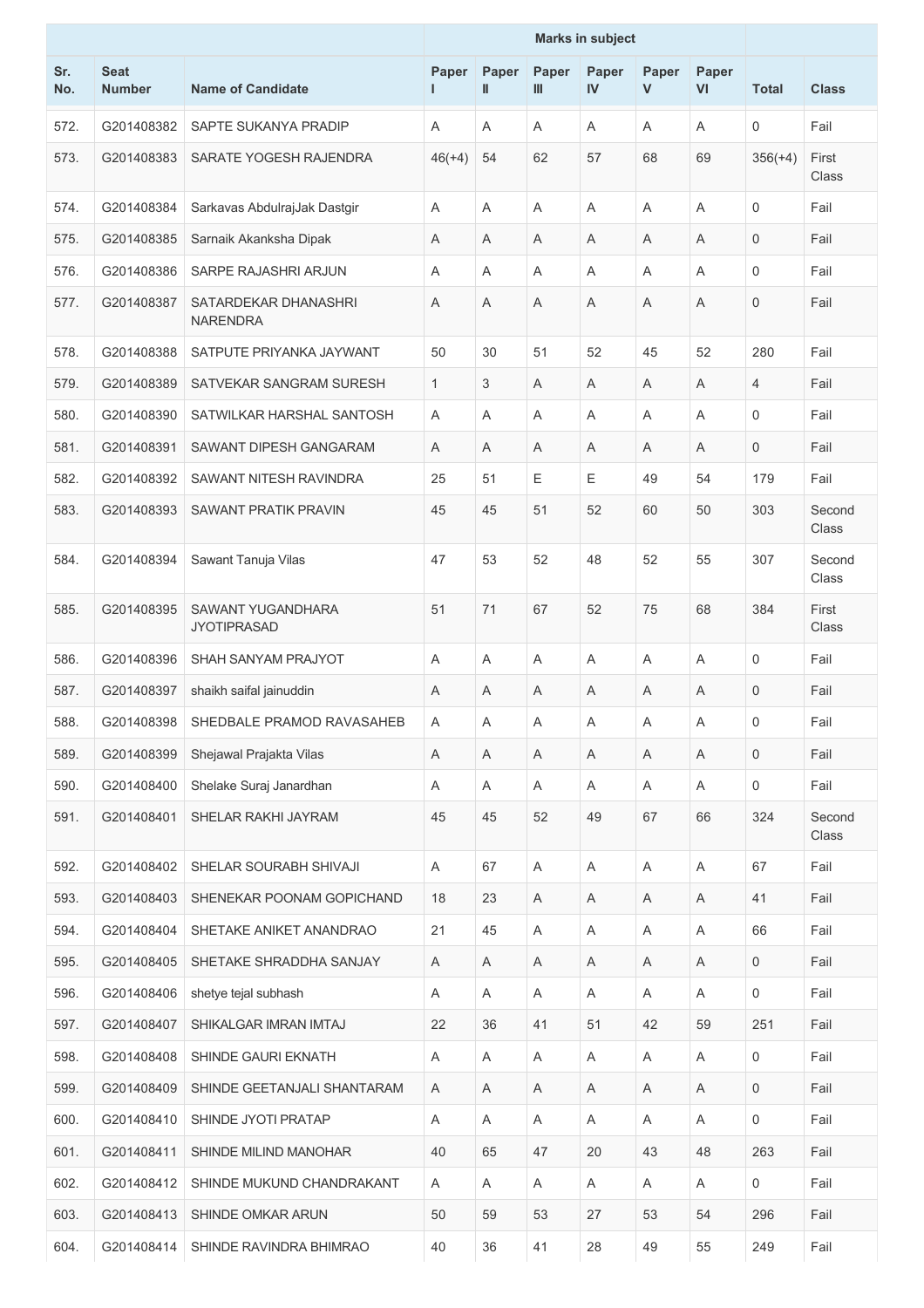|            |                              |                              | <b>Marks in subject</b> |                       |            |             |             |             |                |                 |
|------------|------------------------------|------------------------------|-------------------------|-----------------------|------------|-------------|-------------|-------------|----------------|-----------------|
| Sr.<br>No. | <b>Seat</b><br><b>Number</b> | <b>Name of Candidate</b>     | Paper                   | Paper<br>$\mathbf{I}$ | Paper<br>Ш | Paper<br>IV | Paper<br>V  | Paper<br>VI | <b>Total</b>   | <b>Class</b>    |
| 605.       | G201408415                   | SHINDE RUTUJA SITARAM        | A                       | A                     | A          | A           | Α           | A           | $\mathbf 0$    | Fail            |
| 606.       | G201408416                   | Shinde Samiksha Suresh       | A                       | $\overline{A}$        | A          | Α           | Α           | A           | $\mathbf 0$    | Fail            |
| 607.       | G201408417                   | Shinde Sayali Dilip          | 34                      | 42                    | 40         | 34          | 27          | 34          | 211            | Fail            |
| 608.       | G201408418                   | Shinde snehal Ashok          | A                       | A                     | Α          | Α           | Α           | A           | $\mathbf 0$    | Fail            |
| 609.       | G201408419                   | SHINDE SUPRIYA RAJENDRA      | Α                       | A                     | Α          | Α           | Α           | A           | $\mathbf 0$    | Fail            |
| 610.       | G201408420                   | shinde suvarna sunil         | 21                      | 24                    | 40         | 14          | 34          | 40          | 173            | Fail            |
| 611.       | G201408421                   | SHINDE SWAPNALI SANJAY       | 34                      | 24                    | 42         | 28          | 43          | 44          | 215            | Fail            |
| 612.       | G201408422                   | SHINDE VAIBHAV VISHNU        | A                       | A                     | A          | Α           | Α           | A           | 0              | Fail            |
| 613.       | G201408423                   | SHINDE VINITA JAYASINGRAO    | Ε                       | 45                    | E          | E           | 45          | 54          | 144            | Pass<br>Class   |
| 614.       | G201408424                   | SHINGE SHRAVANI ARUN         | 50                      | 89                    | 57         | 45          | 65          | 71          | 377            | First<br>Class  |
| 615.       | G201408425                   | SHINTRE SUHAS DINKAR         | A                       | A                     | Α          | A           | Α           | A           | $\mathbf 0$    | Fail            |
| 616.       | G201408426                   | SHIRDHONKAR PRIYA SHRIKANT   | A                       | A                     | A          | A           | $\mathsf E$ | A           | $\mathbf 0$    | Fail            |
| 617.       | G201408427                   | SHIRGAVE VIPUL RAJKUMAR      | Α                       | A                     | Α          | Α           | Α           | A           | $\mathbf 0$    | Fail            |
| 618.       | G201408428                   | Shirke Rita Rahul            | Α                       | A                     | Α          | Α           | Α           | A           | $\mathbf 0$    | Fail            |
| 619.       | G201408429                   | sirajbhai juber miraso       | Α                       | A                     | A          | A           | Α           | A           | $\mathbf 0$    | Fail            |
| 620.       | G201408430                   | SONAR PRASAD BHARAT          | 47                      | 44                    | 50         | 41          | 45          | 60          | 287            | Pass<br>Class   |
| 621.       | G201408431                   | SONAWANE SAGAR JAGANNATH     | A                       | A                     | Α          | A           | Α           | A           | $\mathbf 0$    | Fail            |
| 622.       | G201408432                   | sonwale sushma dagadu        | 34                      | 22                    | Α          | Α           | Α           | A           | 56             | Fail            |
| 623.       | G201408433                   | SOUDE AMRUT ASHOK            | $\overline{7}$          | A                     | A          | A           | A           | A           | $\overline{7}$ | Fail            |
| 624.       | G201408434                   | SUKAYE SOURABH RAJARAM       | 45                      | 71                    | 60         | 40          | 52          | 65          | 333            | Second<br>Class |
| 625.       | G201408435                   | SURVE NAYAN NANDKUMAR        | 47                      | 43                    | 52         | 52          | 68          | 61          | 323            | Second<br>Class |
| 626.       | G201408436                   | SURVE VAISHNAVI UDAY         | A                       | A                     | A          | A           | A           | A           | 0              | Fail            |
| 627.       | G201408437                   | SURYAWANSHI ABHIJEET PRAKASH | A                       | A                     | A          | A           | A           | A           | $\mathbf 0$    | Fail            |
| 628.       | G201408438                   | SURYAWANSHI OMKAR ISHWAR     | 42                      | 63                    | 51         | 40          | 49          | 63          | 308            | Second<br>Class |
| 629.       | G201408439                   | SUTAR ABHIJEET SAMPAT        | A                       | A                     | A          | A           | A           | Α           | $\mathbf 0$    | Fail            |
| 630.       | G201408440                   | SUTAR ARCHANA MAHESH         | A                       | A                     | A          | A           | A           | A           | $\mathbf 0$    | Fail            |
| 631.       | G201408441                   | SUTAR SHUBHANGI SHANTARAM    | A                       | A                     | A          | A           | A           | Α           | $\mathbf 0$    | Fail            |
| 632.       | G201408442                   | SUTAR SNEHAL AJAY            | A                       | Α                     | A          | Α           | A           | A           | $\mathbf 0$    | Fail            |
| 633.       | G201408443                   | SUTAR SWAROOP SATISH         | A                       | Α                     | A          | A           | A           | Α           | $\mathbf 0$    | Fail            |
| 634.       | G201408444                   | SUTAR VAIBHAV JANARDAN       | A                       | A                     | A          | A           | A           | A           | 0              | Fail            |
| 635.       | G201408445                   | Sutar Vikas Balaso           | 40                      | 42                    | 50         | 48          | 49          | 64          | 293            | Pass<br>Class   |
| 636.       | G201408446                   | SUTAR YOGESH ZUNJAR          | A                       | A                     | A          | A           | A           | A           | 0              | Fail            |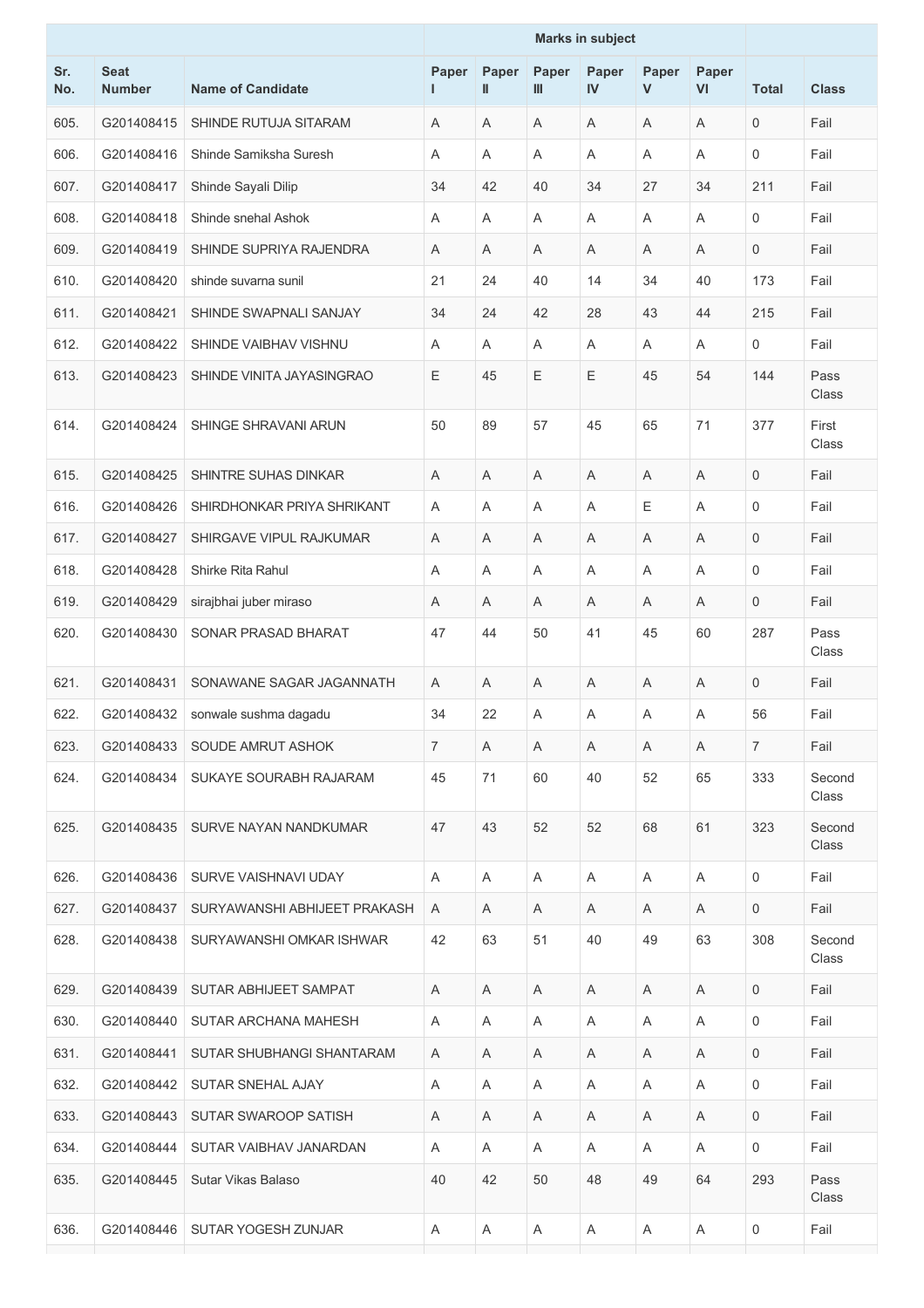|            |                              |                                               |       |                           |            | <b>Marks in subject</b> |            |             |                     |                      |
|------------|------------------------------|-----------------------------------------------|-------|---------------------------|------------|-------------------------|------------|-------------|---------------------|----------------------|
| Sr.<br>No. | <b>Seat</b><br><b>Number</b> | <b>Name of Candidate</b>                      | Paper | Paper<br>$\mathbf{I}$     | Paper<br>Ш | Paper<br>IV             | Paper<br>V | Paper<br>VI | <b>Total</b>        | <b>Class</b>         |
| 637.       | G201408447                   | suware akshay krishna                         | Α     | Α                         | Α          | Α                       | A          | A           | $\mathbf 0$         | Fail                 |
| 638.       | G201408448                   | SWAMI PRARTHANA DADASAHEB                     | E     | Ε                         | Е          | E                       | 44         | $\mathsf E$ | 44                  | Pass<br><b>Class</b> |
| 639.       | G201408449                   | Tabib Vrushali Jaya                           | A     | A                         | Α          | A                       | Α          | A           | $\mathsf{O}\xspace$ | Fail                 |
| 640.       | G201408450                   | TADULKAR VIDYA RAJARAM                        | 41    | 59                        | 53         | 53                      | 50         | 60          | 316                 | Second<br>Class      |
| 641.       | G201408451                   | Tandale Suvarna Ramchandra                    | E     | 42                        | 50         | 40                      | E          | Ε           | 132                 | Pass<br><b>Class</b> |
| 642.       | G201408452                   | TARALEKAR ANAYA SUDHAKAR                      | 43    | 65                        | 50         | 46                      | 57         | 69          | 330                 | Second<br>Class      |
| 643.       | G201408453                   | TARALKAR JYOTI PARSHURAM                      | A     | A                         | Α          | A                       | A          | A           | $\mathbf 0$         | Fail                 |
| 644.       | G201408454                   | <b>TAVADE AMOL DATTATRAY</b>                  | A     | A                         | Α          | A                       | A          | A           | $\mathbf 0$         | Fail                 |
| 645.       | G201408455                   | Tawasalkar Daminee Sanjay                     | A     | A                         | Α          | Α                       | A          | A           | 0                   | Fail                 |
| 646.       | G201408456                   | TEJAM DATTATRAY SAMBHAJI                      | 45    | 44                        | 28         | 42                      | 46         | 45          | 250                 | Fail                 |
| 647.       | G201408457                   | THAKAR SANJAY SHAMBHA                         | E     | 17                        | Ε          | $\mathsf E$             | Ε          | $\mathsf E$ | 17                  | Fail                 |
| 648.       | G201408458                   | thakar sanjay shambha                         | A     | A                         | Α          | Α                       | Α          | A           | 0                   | Fail                 |
| 649.       | G201408459                   | thakur amita madhukar                         | A     | Α                         | Ε          | A                       | E          | $\mathsf E$ | $\mathbf 0$         | Fail                 |
| 650.       | G201408460                   | Thakurdesai Sayali Sanjeev                    | A     | A                         | Α          | A                       | Α          | A           | 0                   | Fail                 |
| 651.       | G201408461                   | Thikane Kiran Kantinath                       | 52    | 43                        | 60         | 50                      | 53         | 58          | 316                 | Second<br>Class      |
| 652.       | G201408462                   | thukarul janardan vithoba                     | 50    | 50                        | 42         | 20                      | 53         | 56          | 271                 | Fail                 |
| 653.       | G201408463                   | TIBILE SAMBHAJI BHIKAJI                       | Α     | Α                         | Α          | A                       | Α          | A           | 0                   | Fail                 |
| 654.       | G201408464                   | TIBILE SUREKHA SAMBHAJI                       | E     | A                         | Ε          | $\mathsf E$             | Ε          | Α           | $\mathsf{O}\xspace$ | Fail                 |
| 655.       | G201408465                   | TODAKAR DEELIP VITTHAL                        | 41    | 25                        | 47         | 36                      | 42         | 49          | 240                 | Fail                 |
| 656.       | G201408466                   | TODKAR SARIKA ATAMARAM                        | A     | Α                         | Α          | Α                       | A          | A           | 0                   | Fail                 |
| 657.       | G201408467                   | todkar pratiksha krishnat                     | 50    | 64                        | 56         | $34(+6)$                | 52         | 66          | $322(+6)$           | Pass<br>Class        |
| 658.       | G201408468                   | <b>TOTAKEKAR PRIYANKA</b><br><b>PANDURANG</b> | A     | $\boldsymbol{\mathsf{A}}$ | Α          | $\mathsf A$             | A          | A           | $\mathbf 0$         | Fail                 |
| 659.       | G201408469                   | <b>TUPARE NEHA SAMBHAJI</b>                   | Α     | A                         | A          | Α                       | A          | A           | $\mathbf 0$         | Fail                 |
| 660.       | G201408470                   | <b>TUPAT MAHESH VISHNU</b>                    | A     | A                         | Α          | A                       | Α          | A           | $\mathbf 0$         | Fail                 |
| 661.       | G201408471                   | TURAMBEKAR POOJA<br>CHANDRAKANT               | Α     | Α                         | Α          | Α                       | Α          | A           | $\mathbf 0$         | Fail                 |
| 662.       | G201408472                   | UMALKAR PRIYANKA VISHRAM                      | A     | A                         | A          | Α                       | Α          | A           | $\mathbf 0$         | Fail                 |
| 663.       | G201408473                   | UPADHYE VIJAYKUMAR<br><b>SHANTINATH</b>       | Α     | Ε                         | Α          | Α                       | A          | $\mathsf E$ | $\mathbf 0$         | Fail                 |
| 664.       | G201408474                   | VADER AKSHATA BHUPAL                          | 44    | 66                        | 57         | 48                      | 48         | 59          | 322                 | Second<br>Class      |
| 665.       | G201408475                   | vaji netravati narayan                        | A     | Α                         | Α          | A                       | A          | Α           | $\mathsf{O}\xspace$ | Fail                 |
| 666.       | G201408476                   | Valivadekar Prasad Madan                      | 47    | 41                        | 50         | 25                      | 48         | 56          | 267                 | Fail                 |
| 667.       | G201408477                   | Vankar Nikhil Shriram                         | A     | Α                         | Α          | Α                       | A          | Α           | 0                   | Fail                 |